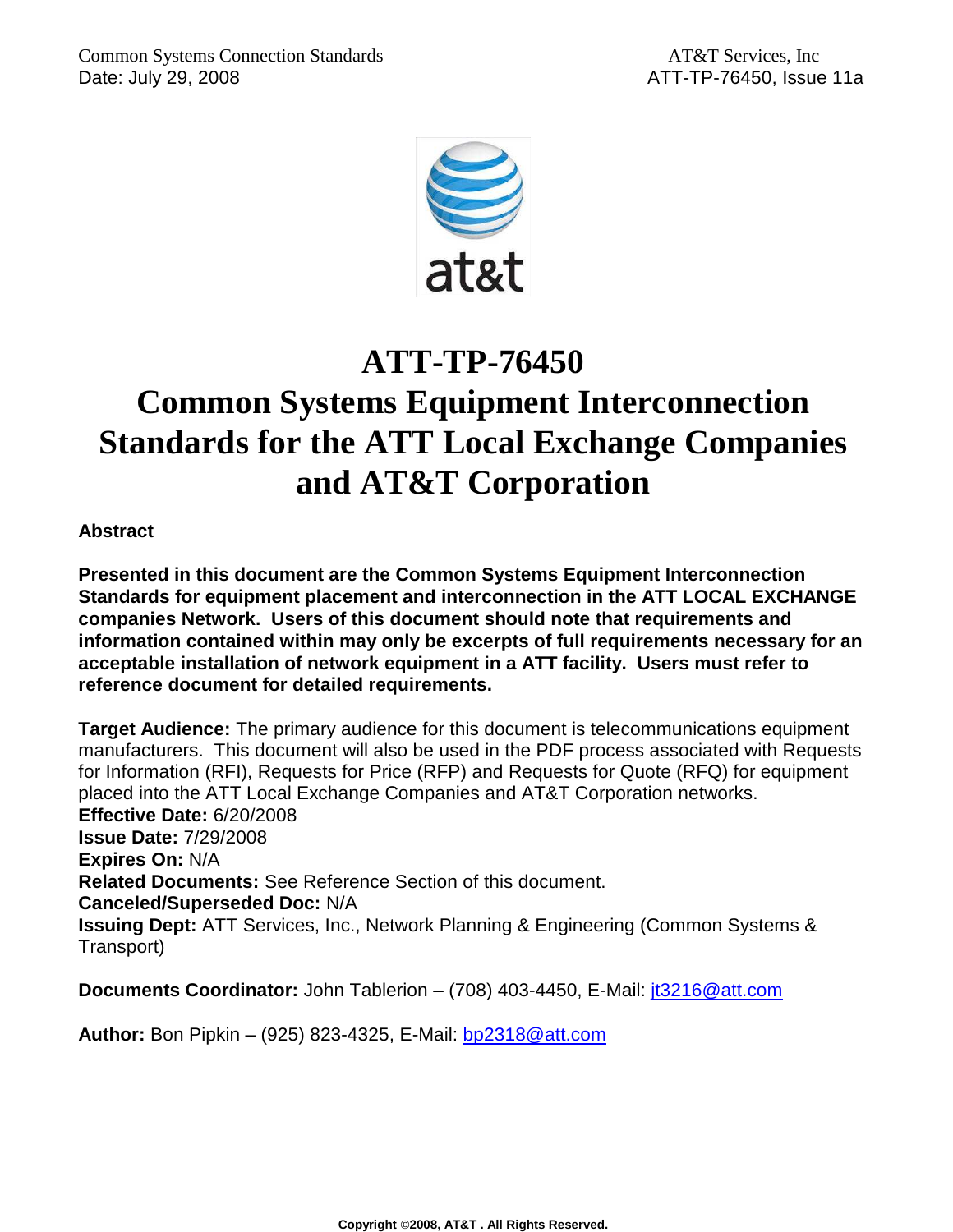# **GENERAL**

### **1.1 Requirements**

This document provides the requirements for interconnection of new equipment in the AT&T Local Exchange Carrier and AT&T Corporation networks. The appendices include the ATT equipment evaluation process to be used to verify compliance to these requirements.

### **1.2 Purpose**

The AT&T Local Exchange Company's and AT&T Corporation's networks is designed around fundamental standards for the purposes of meeting interconnection, safety, and industry standards such as ANSI, space considerations, and compatible technologies. New equipment is required to integrate into the network seamlessly (fit, form and finish), without the impact or cost pressure to compensate for the product introduction.

The purpose of this section is to provide equipment suppliers with an overview of the AT&T network interconnection requirements most commonly encountered as non-compliant with new equipment and a process for relaying information about compliance to these requirements. This document is not intended to be a comprehensive list of all AT&T interconnection requirements. A product's compliance with the requirements and objectives of this section will not be the sole basis for the acceptance of the product, however noncompliance with one or more of the requirements or objectives of this section may be the basis for a product's denial of purchase.

### **1.3 Scope**

Unless otherwise stated, the requirements contained herein apply to equipment systems and assemblies intended for installation in network equipment buildings, equipment areas within buildings, electronic equipment enclosures such as controlled environmental vaults, outside electronic equipment cabinets, and customer locations.

### **1.4 Pre-assembled versus Field Assembled Network Equipment**

Network Equipment layouts provided as overall solutions need to be reviewed in one of two ways regarding the applicability of Common Systems components and products. ATT Local Exchange is only concerned with the connectivity and interconnection issues between the OEM equipment and the telco facilities for Common Systems evaluations. OEM requirements internal to the Network Equipment hardware are not reviewed under this documentation.

OEM connectors and external contact points will meet the requirements contained in this document for performance, reliability and suitability. The use of a "Plug & Play" system using internal self contained Network Elements must also meet ATT standards contained in TP 76200.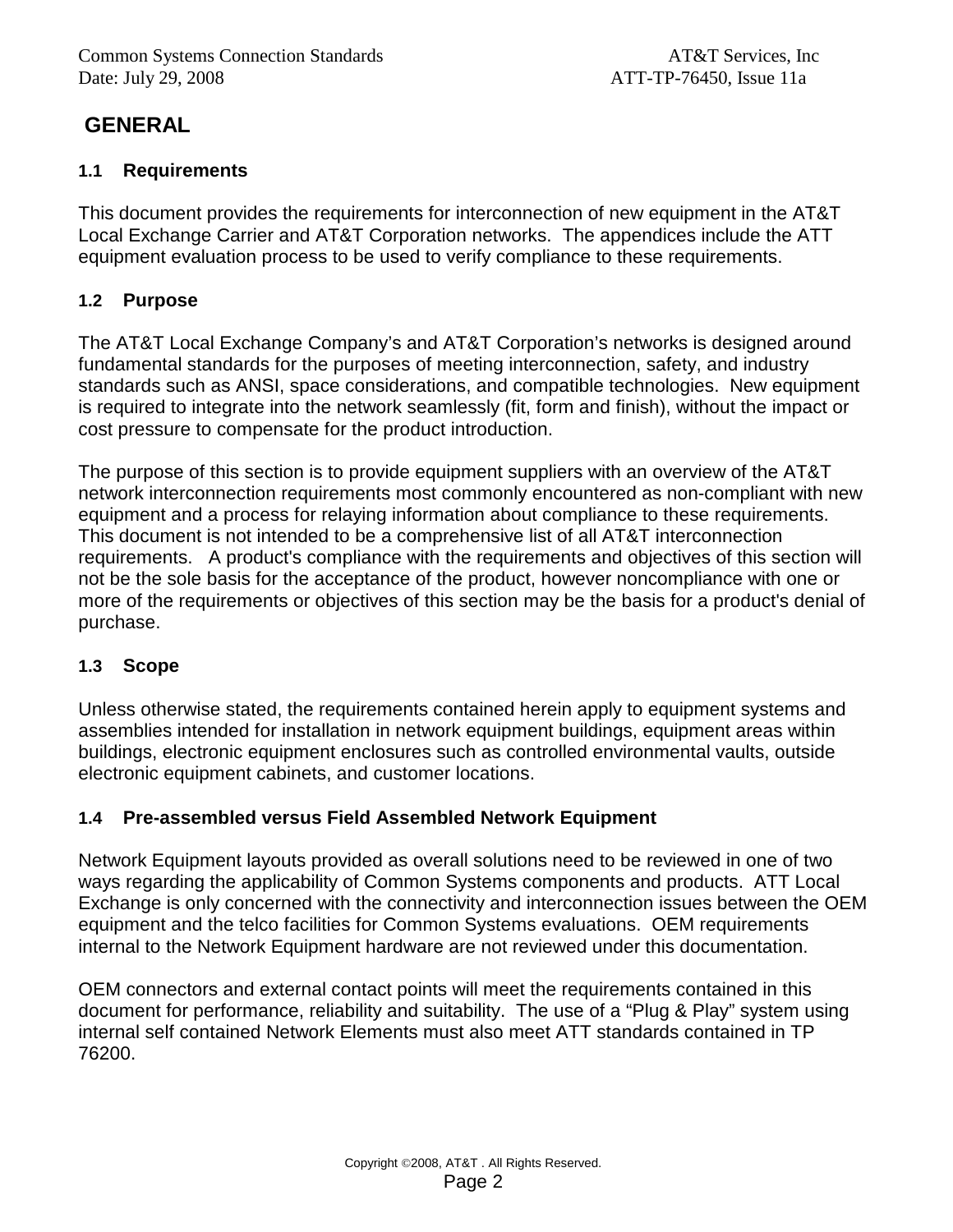If the product uses various components that are interconnected together, document will be applicable for interconnection between the various external components and cabling in addition to stand-alone Common Systems components that may have been standardized with other products within the ATT Local Exchange companies. If the OEM has presented a solution that uses "off the shelf" separate components that are externally cabled within the bay or relay rack, validation and use of the ATT standard product lines shall be given.

Example: All DSX-1, DSX-3 and FDF panels will be provided by ADC Telecommunications Inc. for the ATT Local Exchange companies.

Finally, determinations will need to be made with AT&T Local Exchange company's technical staff as to whether the items provided within the product meet either pre-assembled requirements or will be field assembled. Pre-assembled products will be considered within any Network Equipment/Element hardware box or panel that includes intelligent hardware or software. The assembly of multiple pre-assembled Network Equipment/Element products within the same footprint will be negotiated with the AT&T Local Exchange companies. The assembly of multiple pre-assembled Network Equipment/Element products outside of the same footprint will be handled as a field assembled installation. Any Network Equipment/Element that uses a passive product panel or box that does not include intelligent hardware or software will meet ATT Local Exchange Company's and AT&T Corporation's product approval standards and will be field assembled.

All assemblies, including internal wiring between components shall meet workmanship standards that include a neat and well-secured assembly with no sharp edges or cable/wire ends exposed.

### **1.5 ATT-TP-76450 Internet Web Site**

Copies of this document and general information about AT&T's environmental equipment standards may be found at https://ebiznet.att.com/attnebs/.

### **1.6 Product Evaluation Process**

TP 76450 Product Evaluation Process is documented in Appendix A of this document. Equipment manufacturers should follow this process for each new Network Element under review by AT&T Local Exchange companies.

### **1.7 Additional AT&T Requirements**

The following is for notification purposes only. Refer to the directions given to obtain further information on these subjects. Verification of conformance to these standards is not part of the evaluation process for this section.

• ATT-TP-76200, Network Equipment Power, Grounding, Environmental, and Physical Design Requirements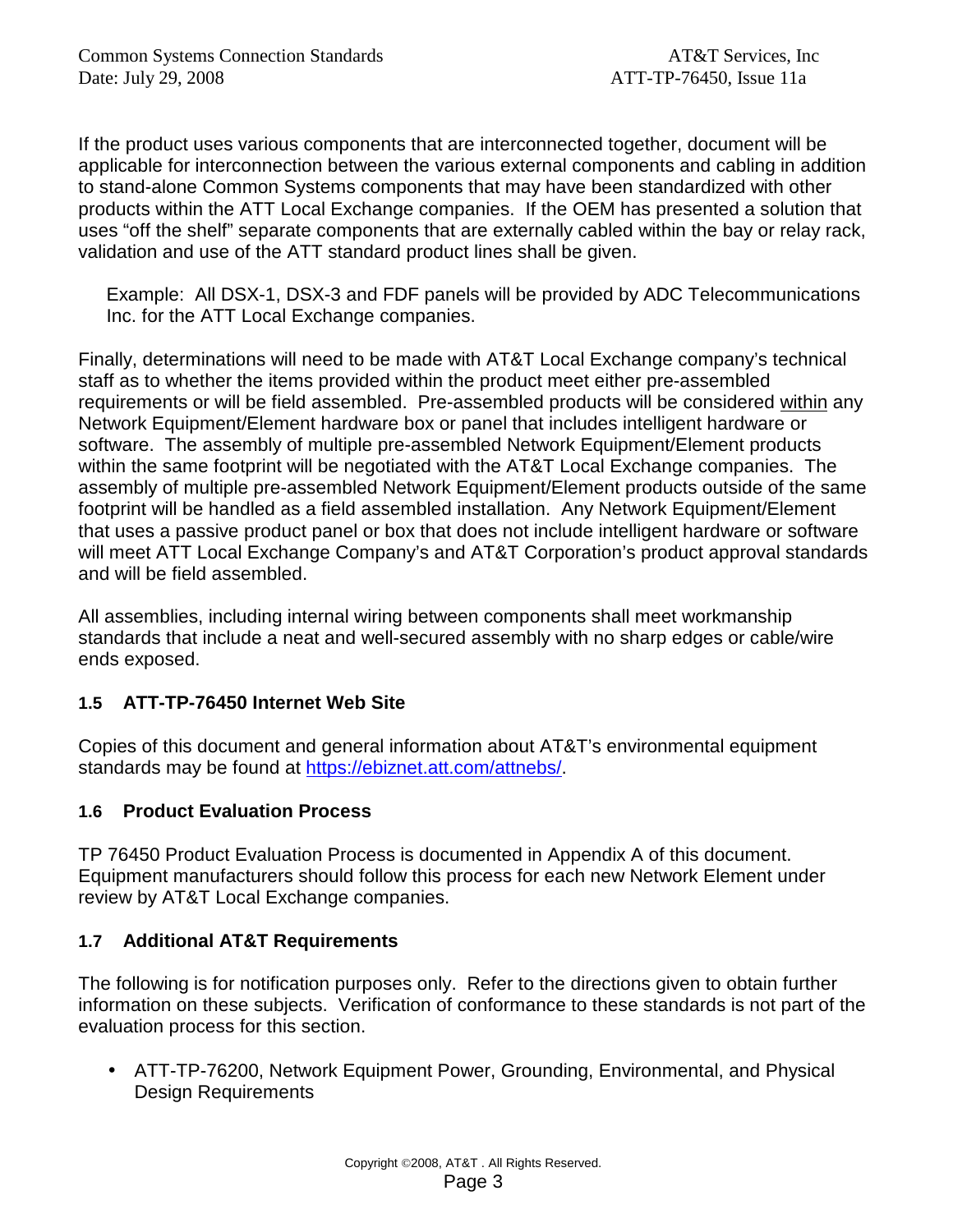- TP 76300, AT&T Installation Requirements
- TP 76400, AT&T Design Engineering Requirements

### **1.8 Adherence to AT&T Standard Suppliers**

Within the Common Systems Checklist, standard corporate providers of the product are listed as applicable. Selections of this product are performed through AT&T Services Inc. NP&E on behalf of the entire AT&T Enterprise. Each approved provider shall be used using AT&T Local Exchange companies approved PIDs, distributors and pricing.

#### **1.9 Reasons for Reissue**

The Reason for Reissue part of this section identifies the changes made to this document when it is revised.

- 2. DC Power section update
- 2.1.3.3 List Drain documentation provided on the ATT-TP76200 ESP Form
- 4. Alarm section update.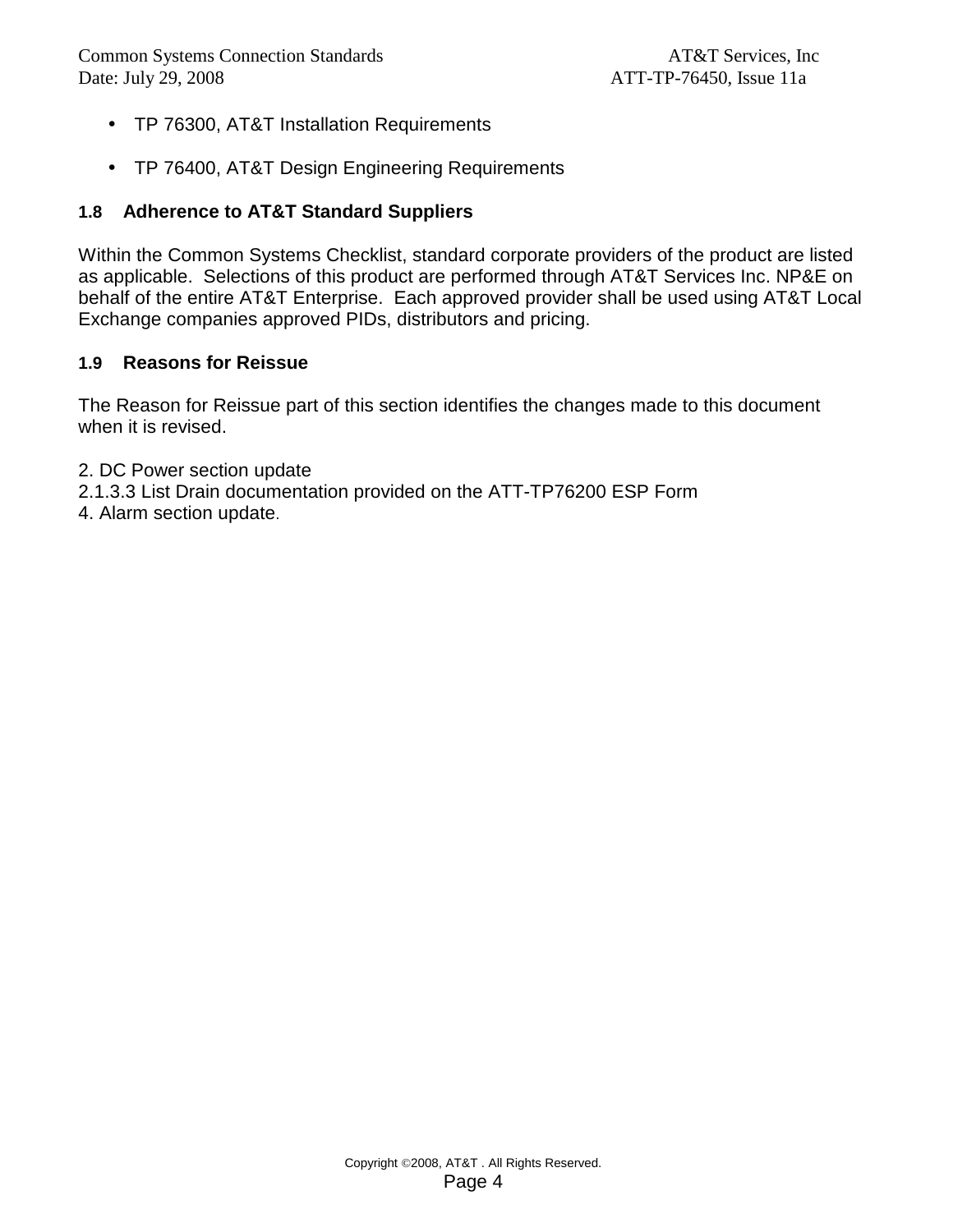# **2 DC Power Interconnection Standards**

### **2.1 GENERAL**

### **2.1.1 Nominal -48v DC**

Nominal –48v DC is the standard platform for power delivery to any Network Element (NE). Manufacturers should comply with this requirement by providing their equipment internally with various inverters and converters to meet this condition. The design criterion of the DC power is based on a normal operating voltage of approximately -50v to -56v DC, with nominal rating of - 48v DC and low voltages of -42.6v DC measured at the termination point of the network element.

### **2.1.1.1 AC Powered Equipment**

AC powered equipment will only be considered for approval in the AT&T Telco network when the inverter is embedded as part of the total equipment package.

### **2.1.2 Redundant Power Feeds**

Redundant power feeders are required for all equipment serving network elements. The term network element refers to all switching, transport, data, operator services equipment, and any adjuncts for those elements.

Each element/shelf/circuit pack, whichever is the smallest independent load device of the NE, shall obtain power from at least two power feeds. Furthermore, the return path from the power units shall have individual return cabling from the source.

The use of "OR-ing" diode technology to combine power feeders may be used to power a network element from two power sources provided all the following requirements are met:

a) Appropriately sized over-current protection devices shall be present in each power path to the unit, within the network element.

b) Diodes shall also be included in each power path return of the unit.

c) The maximum steady state current to be handled by the diode shall be limited to 50%

of the diode's maximum steady state current rating.

d) Current transients shall not exceed the maximum rated value for the diode.

e) The maximum reverse voltage across the diode shall be limited to 70% of the diode's peak inverse voltage rating

NE shall be designed to accept diverse power cable routing with inputs on each side of the NE.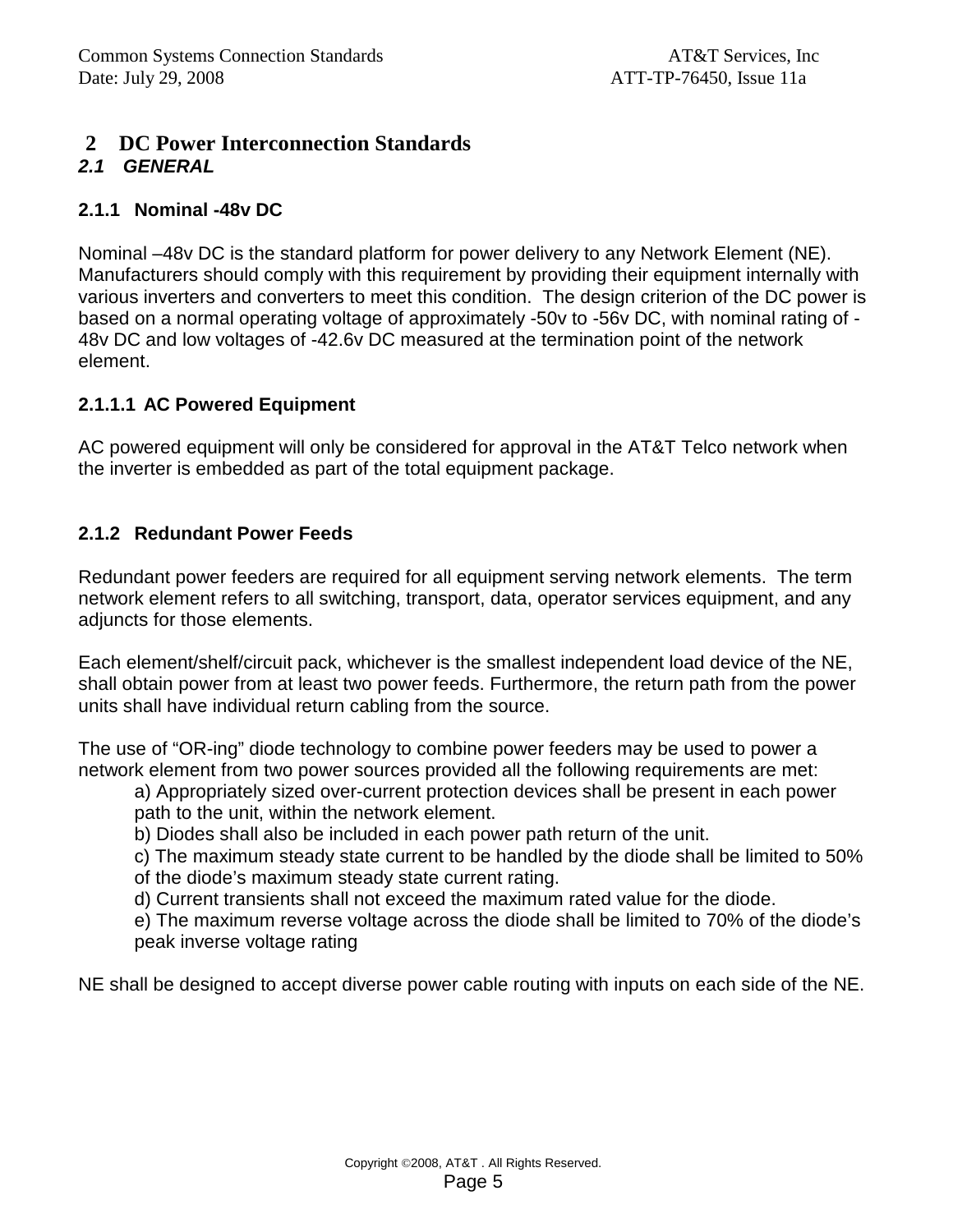### **2.1.2.1 Power Feeds**

Redundant power feeder information must be provided in the supplier's response documentation to be in compliance with this item. Power feeds (supply and return ) provided by manufacturer's shop wired configurations shall be paired and closely coupled.

#### **2.1.3 Battery Return Conductor**

**2.1.3.1** Each power feeder shall have its own battery return conductor. This design concept shall also carry through directly to each piece of equipment.

**2.1.3.2** Equipment configured with the battery return and chassis ground bonded together shall not be deployed in the network.

**2.1.3.3** Battery return and current path information must be provided in the supplier's response documentation to be in compliance with this item. List 1, 1X, 2 and 2X drains shall be provided in the ATT-TP76200 ESP Forms documentation.

#### **Drain Definitions**

Defined below are the four drain categories used in this document.

#### • **List 1 Drain:**

Represents the average busy-hour current required at normal operating voltages at operating conditions as provided by the equipment manufacturer. List 1 current drains are used to size batteries and rectifiers. The cumulative List 1 current drain is the current consumed on both the A and B supplies.

#### • **List 1X Drain**

The amperage that will flow in one side of a dual powered circuit when the other supply circuit has failed and the power plant feeding the remaining circuit is at it's nominal operating voltage (float voltage).

#### • **List 2 Drain:**

Representing the peak current required to operate equipment at –42.64 vDC. This value is based on manufacturer-supplied data, and calculated to the AT&T minimum -42.64 vDC design level and equipment configuration.

#### • **List 2X Drain**

The amperage that will flow in one side of a dual powered circuit if the other supply circuit is failed and the power plant feeding the remaining circuit is at 42.64 volts or the total wattage divided by 42.64volts.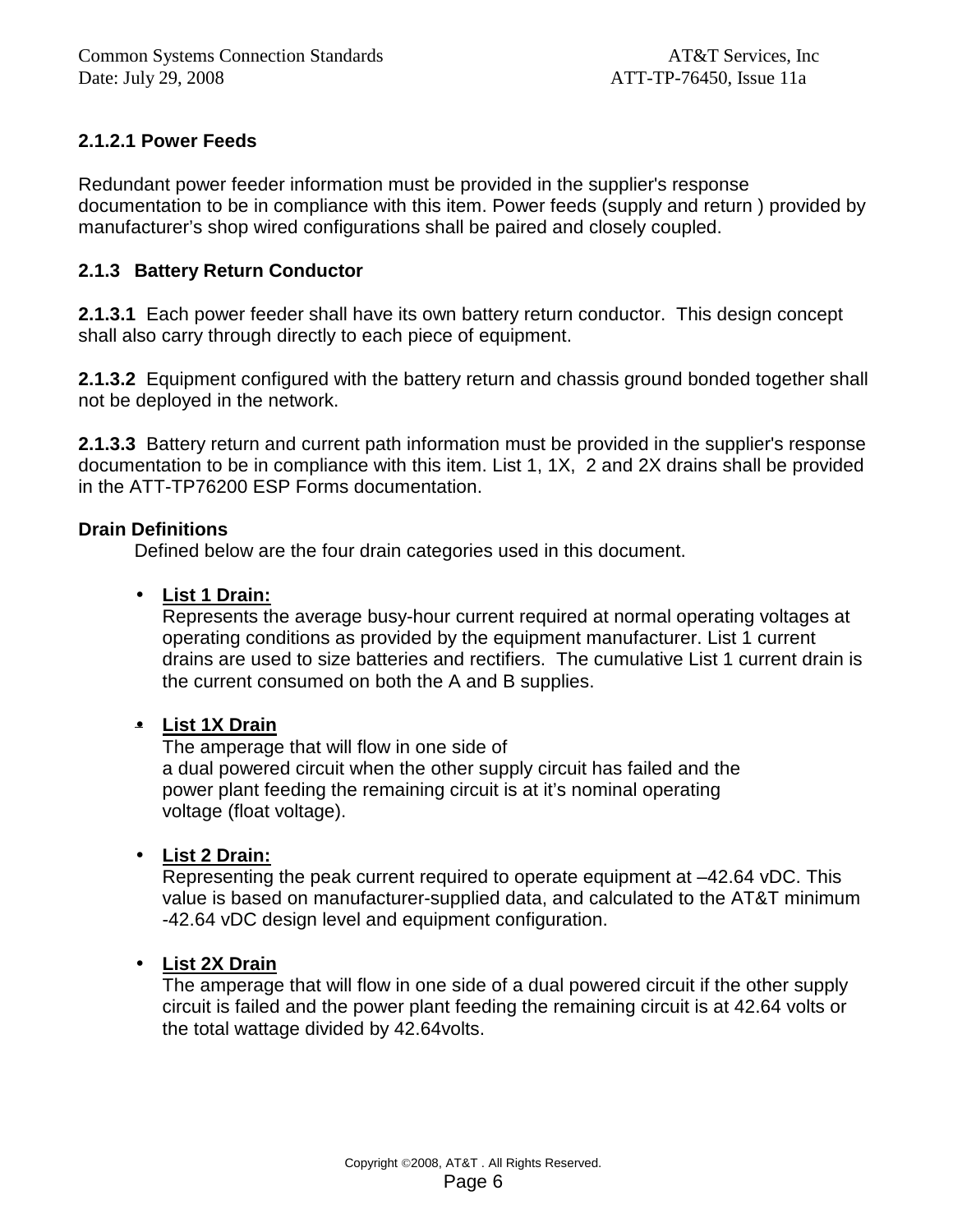### **2.1.4 Architecture Integration**

Any equipment that requires more than a 70 amp fuse ( 56 amp load of List 2X ) may necessitate special accommodations.

### **2.2 POWER TERMINATIONS AT THE NETWORK ELEMENT**

This section describes the various acceptable DC power connectors and connections that are approved for use within AT&T. See Table 2-1 for a classification of acceptable power connections based on cable termination.

### **2.2.1 Location of Power Terminations**

### **2.2.1.1 Rear Power Terminations**

It is preferred that power terminations be located on the rear of the panel.

#### **2.2.1.2 Front Power Terminations.**

NE designed as "front access only" (no rear access allowed) shall have the power terminations on the front of the NE.

All power terminations shall be mounted in the top half of the bay. All power connections shall be clearly labeled and fully protected with a non-metallic, non-flammable cover. All power leads entering the front or side shall be protected from accidental bumps, pulls and hits.

### **2.3 CONNECTORS**

Connectors used to attach the product to external power cabling shall conform to the following requirements:

### **2.3.1 16 AWG Stranded Power Cable and Larger**

For applications where the size of wire supplying or distributing power to/from the equipment is 16 AWG stranded power cable or larger, pressure crimped connectors shall be used on the power cable creating a ring type termination.

### **2.3.2 Two Hole Connections**

Power input terminations that will accept # 8 AWG connector terminations shall use dual threaded post (stud) termination able to accept the appropriate two-hole crimp connection. The two post termination may be either 5/8" or ½ "on centers.

Equipment surface terminations shall accept crimp connections that meet the following specifications: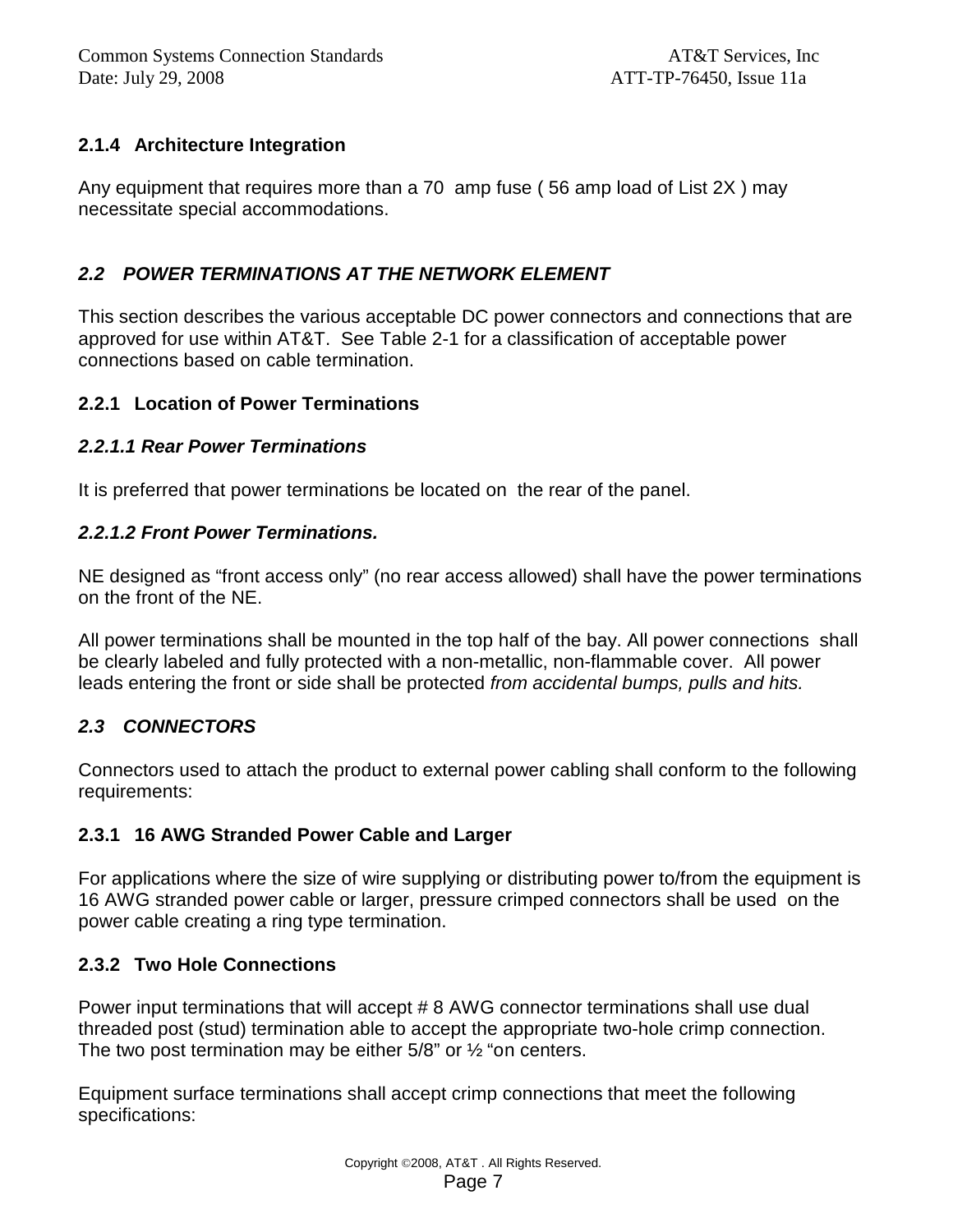- **o** UL486A Wire Connectors and Soldering Lugs for Use with Copper
- **o** UL467 Grounding and Bonding Equipment Conductors
- **o** UL 486C Splicing Wire Connectors
- **o** SAE-AS25036 (Insulated Copper Ring Crimped Terminal Dimensions)
- **o** SAE-AS7928 (Copper Ring Crimped Terminal Specifications)

Equipment submitted for approval should provide a UL listed (power) termination strip designed and designated as "field wireable" to insure product compliance with the UL listing of the product. This termination or barrier strip should be able to accommodate a ring lug connectors that comply with the UL, CSA and Mil Spec listings.

### **2.3.3 18 AWG Power Cable and Smaller**

For applications where the size of wire supplying power to the equipment is 18 AWG power cable or smaller, mechanical connectors may be used.

- o The connectors shall be listed by a Nationally Recognized Test Laboratory for its intended use.
- $\circ$  The connector shall be tested to assure long-term tightness and reliability. The following tests are acceptable for this requirement; IEC 60068-2-6, Basic Environmental Test Procedures, Part 2: Test Fc and Guidance: Vibration (sinusoidal); EIA Specifications 364-27B (Mechanical Shock Test Procedure for Electrical Connectors), 364-28D (Vibration Test Procedure for Electrical Connectors and Sockets), Telcordia GR-63-CORE and Telcordia GR-1089- CORE. Other vibration test procedures demonstrating long-term reliability will be considered for evaluation.
- $\circ$  The product supplier shall provide documentation of routine maintenance (if any) associated with the supplied connector.

|                       | Table Z –                     |                            |
|-----------------------|-------------------------------|----------------------------|
| <b>Size conductor</b> | <b>Acceptable termination</b> | <b>Associated Listings</b> |
| $22$ AWG $-18$        | Mechanical; American          | Listed by NRTL, IEC        |
| <b>AWG</b>            | <b>Standard UNC threads</b>   | 60068-2-6, EIA SPEC        |
|                       | (Class 2 fit)                 | 364-27B, 364-28D           |
| $16$ AWG $- 10$       | One or Two hole crimp         | UL467, UL486A,             |
| <b>AWG</b>            | connection. American          | UL486C, SAE-AS25036,       |
|                       | <b>Standard UNC threads</b>   | <b>SAE-AS7928</b>          |
|                       | (Class 2 fit)                 |                            |
| 8 AWG - 1AWG          | Two hole crimp                | UL467, UL486A,             |
| $1/0 - 4/0$           | connection. American          | UL486C, SAE-AS25036,       |
| $250MCM -$            | <b>Standard UNC threads</b>   | <b>SAE-AS7928</b>          |
| <b>750MCM</b>         | (Class 2 fit)                 |                            |

**Table 2 – 1**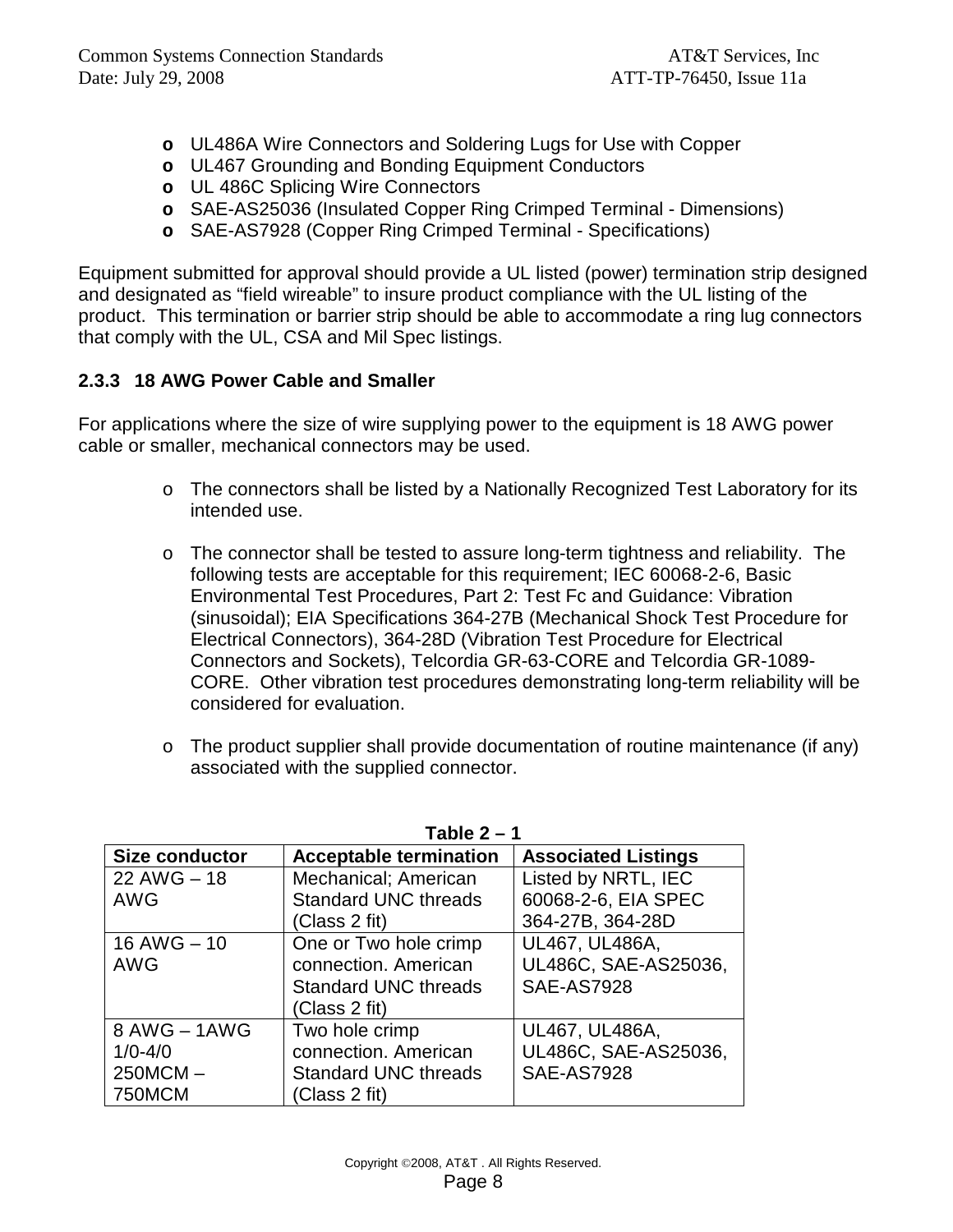### **2.4 Visual Power Alarms and Status Indicator**

The NE equipment shall provide visual power alarm and status indications by indicator devices mounted directly on the equipment. The equipment shall also be capable of transmitting alarm signals to an office alarm circuit and to sending circuits for remote surveillance using dry loop relay contacts or other means. Power alarm and status reporting information must be provided in the supplier's response documentation to be in compliance with this item.

If an alarm indicator pilot fuse is present in the power circuit, it should operate when the power fuse fails.

### **2.5 Fusing of Capacitors**

Equipment incorporating the use of power distribution apparatus which uses capacitors shall be fused to protect the power distribution bus from a shorted capacitor. Fuse and protection information must be provided in the supplier's response documentation to be in compliance with this item. The equipment manufacturer shall provide a label indicating equipment capacitors must be pre-charged prior to power up the equipment.

### **2.6 POWER DISTRIBUTION DELIVERY**

All power distribution products must meet the requirements listed in Section 1 of this document.

AT&T approved Power Distribution Units (PDU) shall be used to power transport and data equipment. Power is distributed to the NE from Battery Distribution Fuse Bays (BDFB) or an arrangement utilizing a Secondary Power Distribution Unit (SPDU). The SPDU is smaller than a BDFB in physical size and capacity. Direct feeds to the NE from the BDFB will be considered on a case by case basis when required. NE will not be directly fed from Power Board Distribution. Contact the AT&T Common Systems Power Technical Staff when requesting direct BDFB feed.

PDUs that are independent of the network element but included as part of the total package must meet the requirements listed in this section; must be approved for use, and should be identified by an associated AT&T PID (Product ID) number assigned by the AT&T Power Technical Staff

All approved PDUs shall be equipped with at least one of these forms of overprotection devices, (1) GMT Fuses, (2) Telpower® Fuses, (3) Telecom TLS Fuses. The size of the DC requirement will serve as the primary qualifier. Only approved fuse styles shall be utilized. The approved fuse styles are GMT, TPA, TPN and TLS.

- GMT Fuses Generally sized to accommodate 0.18 20 amp requirements. List 2X demand should not exceed 80% rated fuse size.
- Telpower® Fuses as listed above Exclusively produced by Cooper-Bussmann, these fuses are available in sizes from 3 amps to 600 amps, packaged in Blue to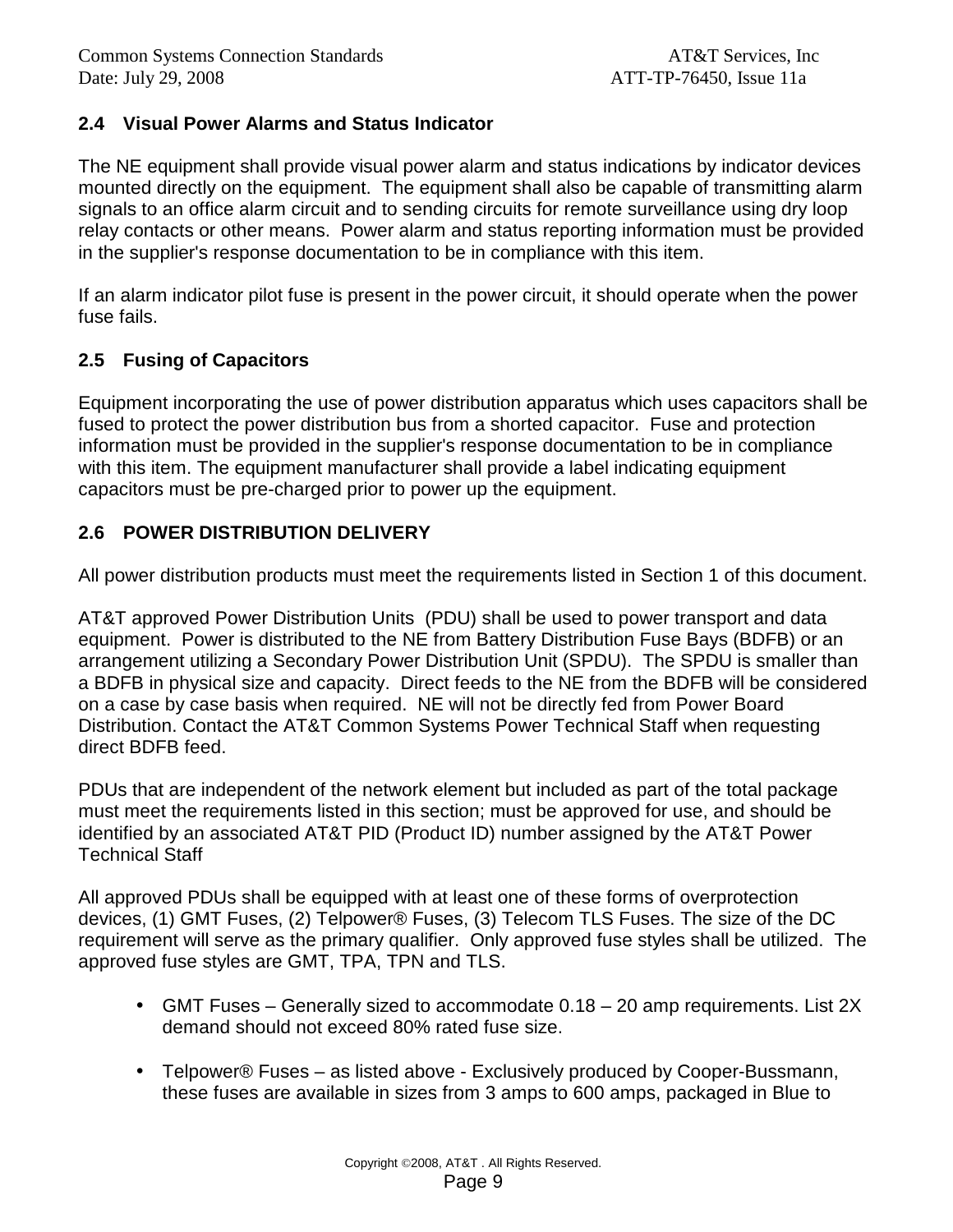signify DC only All Telpower® fuses should be sized at 125% of List 2X load (List 2X load not greater than 80% of their fuse faceplate rating).

- Telecom TLS Series Power Fuses Exclusively manufactured by Littelfuse shall be used in the 80-125A sizes with the Canadian Shunt TFD101-011-01 fuse disconnect/fuse holder. Littelfuse TLS fuses should be sized at 125% of List 2X load (List 2X load not greater than 80% of their fuse faceplate rating).
- Circuit Breakers Only thermal magnetic and magnetic type DC circuit breakers are acceptable. Circuit breakers should adhere to all applicable UL and ANSI standards. DC Circuit breakers that are labeled 100% are full load rated and may be sized at the same capacity as the List 2X drain.

**NOTE:** Due to the circuit protection strategy deployment found in AT&T companies, the use of circuit breakers placed in the power architecture should be avoided when a fuse provides the next step of protection generally found at the BDFB

### **2.6.1 PDU Utilization**

If the shelf / system being evaluated does not utilize power protection or uses circuit breakers for shelf / system power protection, an approved bay mounted fuse panel ( SPDU ) shall be required. The panel shall utilize a previously mentioned approved fuse style. Circuit breakers will be considered an "on – off" switch for the equipment element with fused circuit protection required at the bay level.

#### **2.6.2 All fuses and circuit breakers shall meet Quality Level III as defined by Telcordia SR-332.**

### **2.6.3 Filtered Battery**

All Network Elements requiring "Filtered Battery" shall provide the filtering within the Network Element. (Filtered DC power PDUs are not provided by AT&T to remove excessive levels of transient noise generated within the Network Element).

### **2.7 Individually Mounted PDU**

Even though not recommended as a choice by AT&T, some Network Elements designed by various manufacturers require specific PDUs that include unique characteristics needed to serve their specific network device. These "special PDUs" must meet all the same design criteria identified in this document as well as the ATT-TP-76200 NEBS publication. If accepted, this "special PDU" would be listed as part of the Network Element approval, purely as an integral part of the package and its approval is exclusive to the associated network element. Furthermore, this "special PDU" should be reviewed by the Common Systems Technical Staff to insure its integrity.

### **2.8 NE Integrated Power Distribution**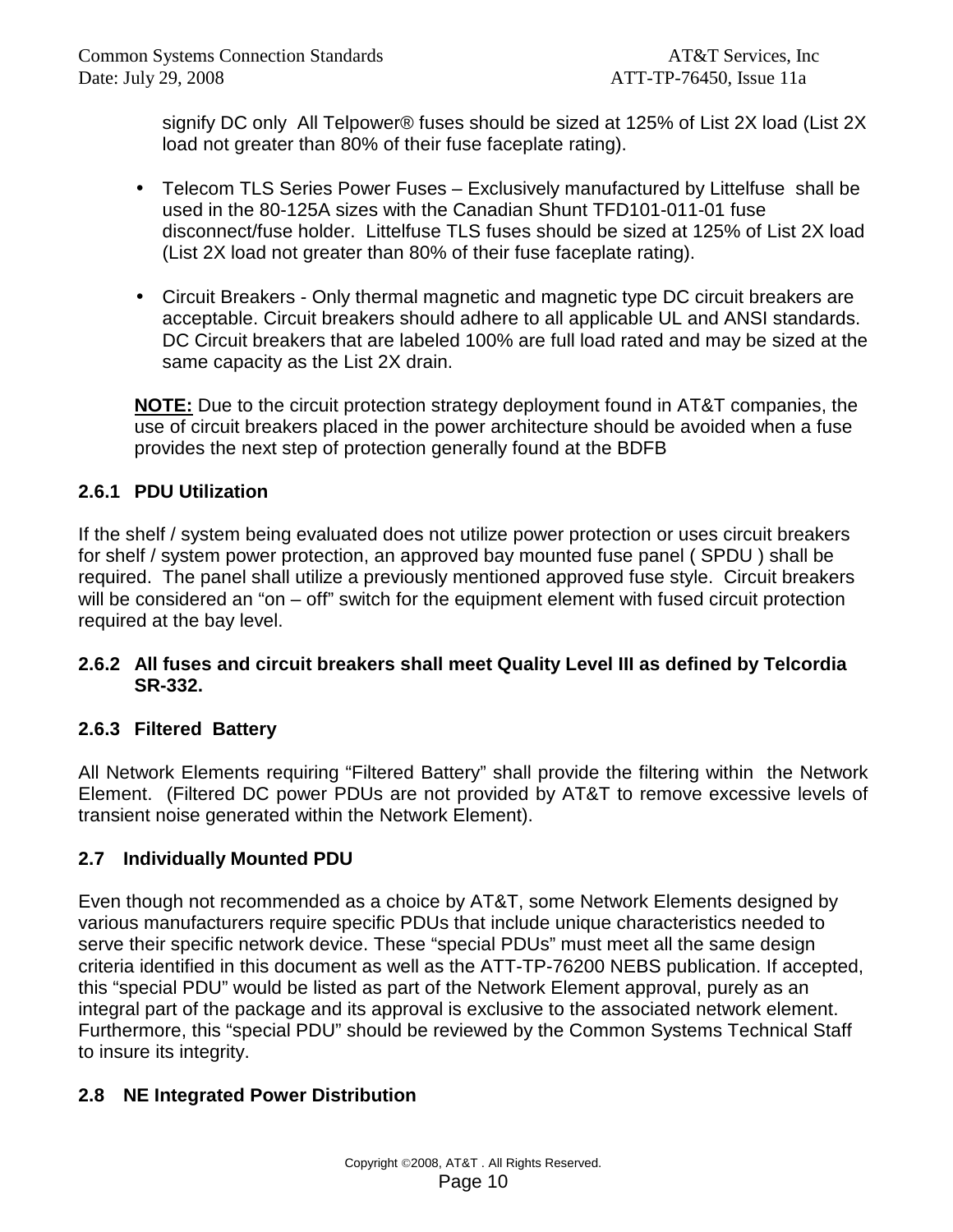Defined as; power distribution that is integrated within the framework of the network element (e.g. #5 ESS PDF frame). Generally speaking, NEs requiring more that 200 amps of DC power need this type of power distribution. The NEs are commonly found in large multiple interrelatedbays.

These type devices are considered equipment specific and should meet the requirements as listed in Section 1 of this document as well as the ATT-TP-76200 NEBS publication. Additionally, AT&T recommends the use of fuses in lieu of breakers in these applications.

### **2.9 Direct Power Board Power Delivery**

As an exception, there are some new network elements that employ high DC current demands that when collectively configured in a packaged bay arrangement may exceed available fuse position capacities found at the BDFB. In a method to utilize the existing AT&T - DC distribution architecture, these individual network elements may be independently and directly fused at the Power Board ( PB ) via an SPDU mounted in the bay with the equipment. In these instances, direct feeds to the BDFB may be considered appropriate. However, the individual network element shall include an on/off /power cut off to locally disconnect the power from the bay components. In applications where a bay mounted SPDU is desired, AT&T has approved products designed to serve in that capacity and still allow for independently fused services.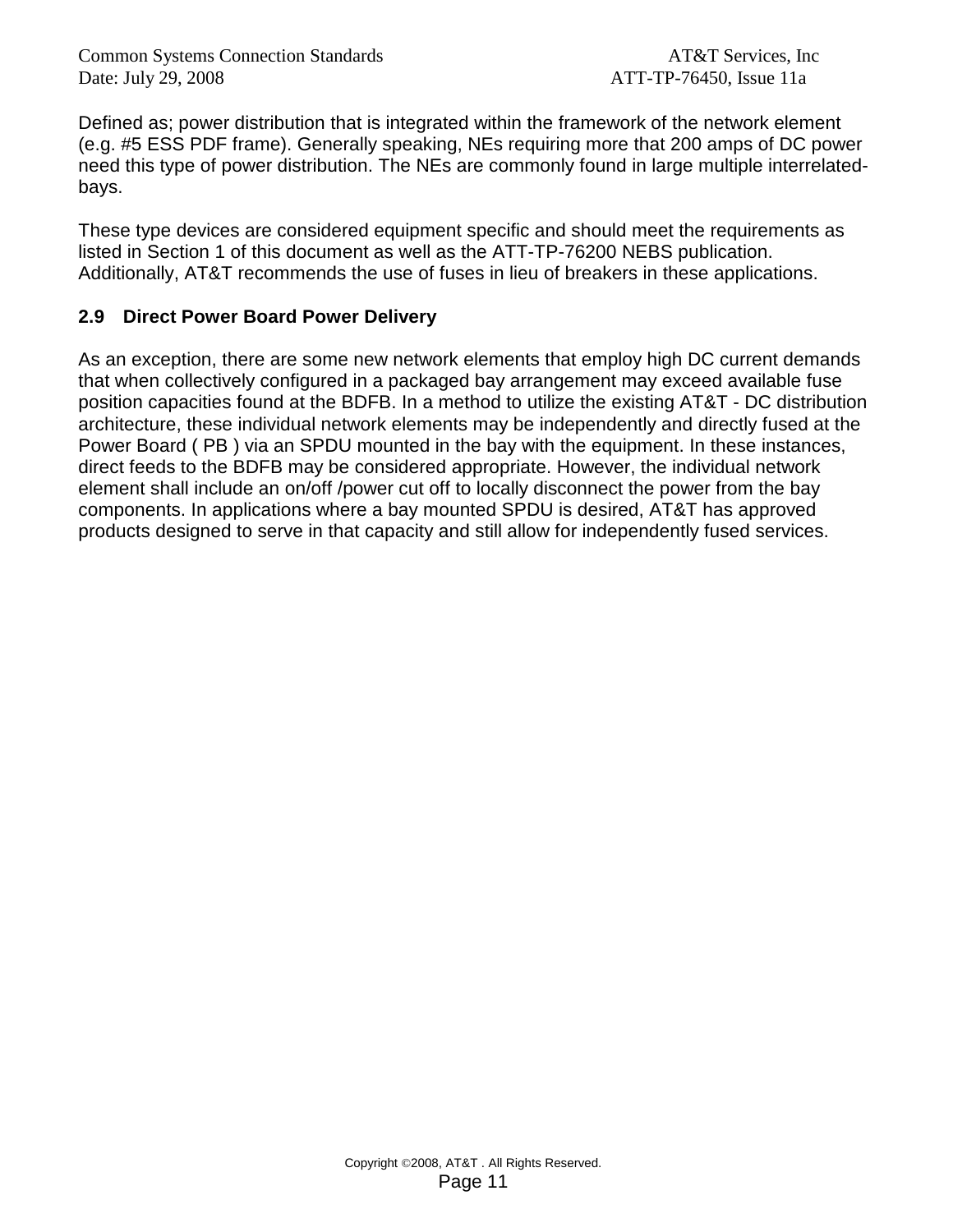### **3 Synchronization/Timing Standards**

This section addresses the synchronization reference input of the device or system under consideration, if applicable. Synchronization is not covered in the GR's associated with NEBS. Synchronization and synchronization input reference interfaces are documented in Telcordia GR-1244-CORE and GR-499-CORE.

This section has been revised in it's entirety to reflect emerging new transport technologies such as Gigabit Passive Optical Network remote applications that require timing at layer 2 or at the physical layer via Synchronous Ethernet. This section will be updated again as new synchronization standards are identified.

The purpose of this section is to determine if the device under consideration has a synchronization interface to accept external timing references from the Building Integrated Timing Supply system (BITS), and if so, does the interface meet existing standards. If there is a timing input reference interface, but the interface is not compliant to AT&T standards, the respondent is asked to identify the proposed method for mitigating the non-compliant interface. For non-traditional synchronization methods such as IEEE-1588v2 based Precision Time Protocol or Synchronous Ethernet, the respondent is asked for details on methods of supplying the timing reference.

For the purposes of this section, 'synchronous interfaces' shall include DS0 digital, T1, E1, SONET, SDH, and Synchronous Ethernet. The Device Under Consideration is referred to as the DUC.

#### **3.1 External Timing Requirements**

Devices that support synchronous interfaces require some sort of precision timing reference for interoperability with other transport and switching interfaces. For devices located in a central office, this precision timing reference is supplied by connections to the Building Integrated Timing Supply system (BITS), aka 'clock').

Exceptions to external timing may occur if the device under consideration is equipped with internal clocks with performance suitable for the application, or if the device can be configured to utilize loop timing, line timing, timing at layer 2 such as IEEE-1588v2 based Precision Time Protocol, or at the transport physical layer via Synchronous Ethernet.

#### Questions for checklist:

3.1.1 Does the DUC support synchronous interfaces? (Yes/No) If yes, list the supported interfaces. Go to section 3.2. If no, explain why the DUC does not support synchronous interfaces (e.g.: asynchronous only applications such as metro Ethernet, asynchronous IP transport, etc.), and STOP, do not proceed.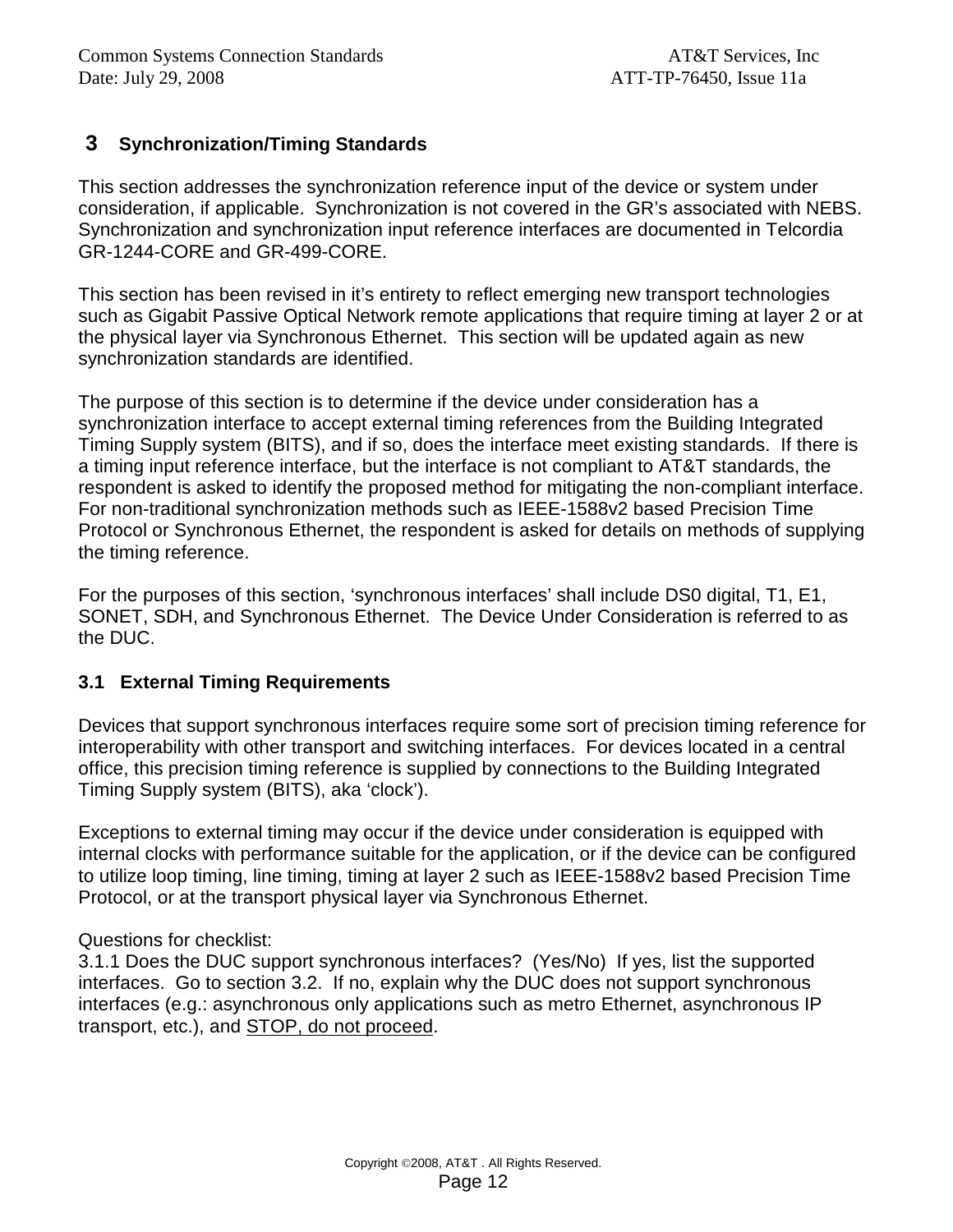#### **3.2 External (out of band) vs. Layer 2 (in-band) timing references vs. Synchronous Ethernet vs loop, line, and internal timing.**

The traditional method for supply external timing to a network element is via timing reference circuits sourced from the BITS and terminated at the NE. This presumes the network element and the BITS are collocated. There are new technologies emerging for network elements that support synchronous interfaces but utilize asynchronous transport (e.g.: TDM emulation over Ethernet). Some network elements will support both external timing sourced from a BITS and layer 2 timing, depending on the location of the NE. An example is GPON OLT, which is externally timed from BITS when located in a CO, and timed at layer 2 when remotely located in edge applications. Synchronous Ethernet is yet another emerging method for delivering precision timing to a device via IP transport in a manner similar to OC-N derived DS1. As with Precision Time Protocol, note that a DUC may accept external timing from a BITS when installed in a BITS location, or could be configured to accept Synchronous Ethernet as a synchronization reference when remotely located. Other systems may simply utilize loop or line timing to extract a synchronization reference from incoming facilities. Still another method exists with using a precision internal timing supply to synchronize the interfaces. Where such application is proposed, the manufacturer of the DUC is advised that the internal timing supply must meet Stratum 3 or higher criteria to be able to support interoperability with synchronous transport.

Questions for checklist: (Note that multiple 'yes' selections may apply.)

3.2.1 Does the DUC have an external timing input interface or interfaces? (Yes/No) 3.2.2 Does the DUC have a client that supports layer 2 timing such as IEEE-1588v2 based Precision Time Protocol? (Yes/No) If yes, specify the timing method and client supported. 3.2.3 Does the DUC support use of Synchronous Ethernet as a timing input reference source? (Yes/No)

3.2.4 If 3.2.3=Y, does the DUC support a timing output that derives a synchronization reference from the incoming physical layer? In other words does it support Synchronous Ethernet as a timing input, and also derive a timing output? (Yes/No/Not Applicable) If yes, please describe the timing output interface (e.g.: wire wrap pins, RJ45, DB9, etc.) Note – This issue is important if the DUC will be considered for application as interoffice synchronization reference distribution.

3.2.5 Does the DUC support use of loop or line timing to synchronize outgoing interfaces to and incoming reference? (Yes/No) If yes, please describe this feature in the notes.

3.2.6 Does the DUC support internal timing of synchronous interfaces, using a local oscillator. If yes, please complete section 3.4.

### **3.3 AT&T preferred external timing input interfaces**

AT&T requirements for the external timing input interfaces are based upon GR-1244 and are listed here: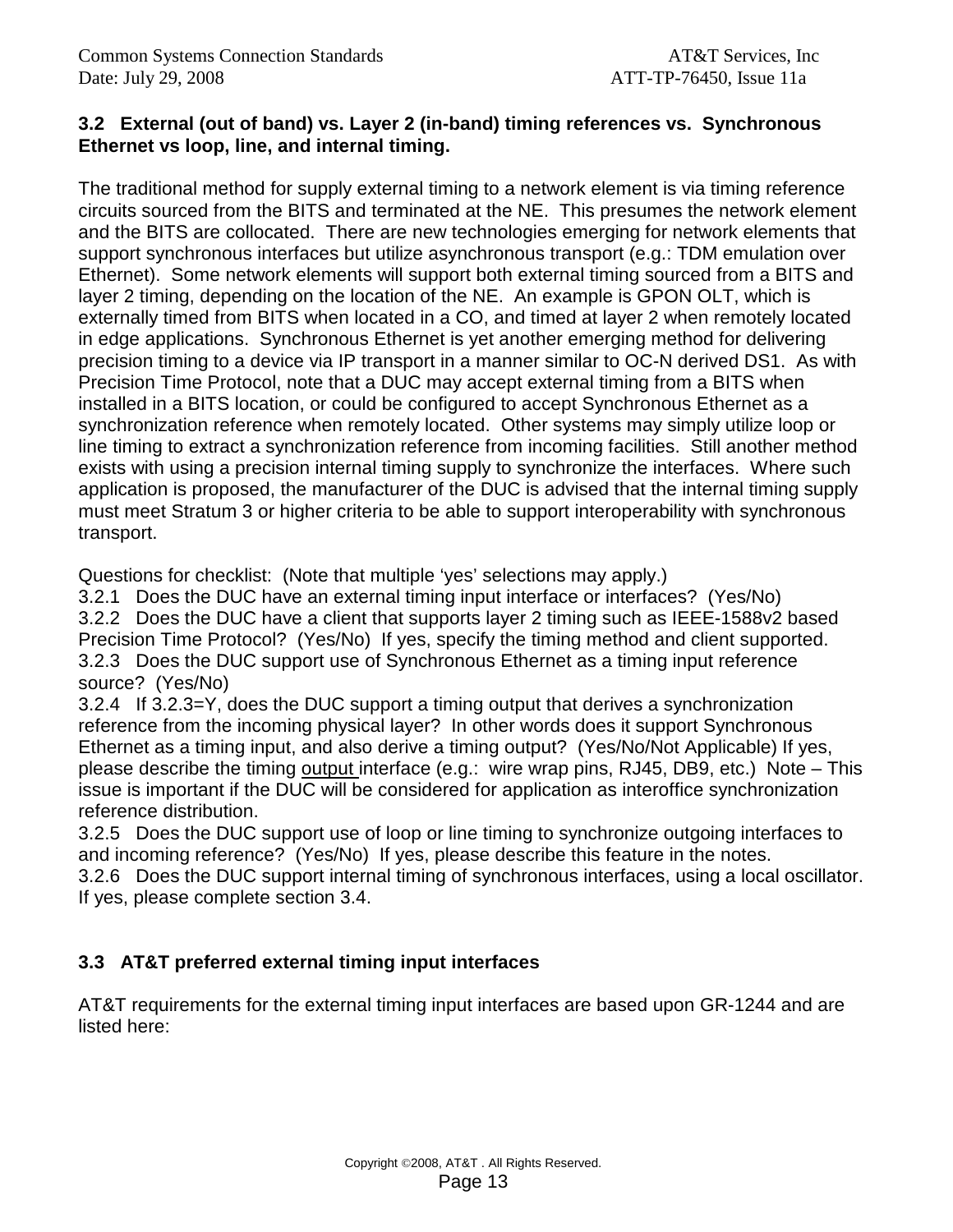- The timing interface consists of wire wrap pins (T/R/S) that are located on the back side of the DUC chassis.
- There are Primary and Secondary inputs for redundancy.
- The DUC chassis provides a resistive termination of 100 Ohms for DS1 clock, 120 Ohms for E1 clock, or 133 Ohms for Composite clock (+/- 5%) for each timing input circuit. The timing signal termination is present independent of the presence or absence of DUC removable modules.

#### Questions for checklist:

3.3.1 Are all three requirements listed in section 3.3 met? (Yes/No) If no, please explain the non-conforming features of the DUC. (e.g.: the timing input interface is a DB9 connector, or is a RJ45 connector on the face of a removable module.)

3.3.2 If 3.3.1=No, please describe the method proposed for mitigating the non-compliant interface. (e.g.: Use a DB9 to wire wrap adapter, provide a wire wrap to RJ45 appliqué panel.)

#### **3**.**4 Internal timing using a local oscillator (Complete only if 3.2.6=Yes)**

Internally timed network elements must have a high precision local oscillator (or oscillators) in order to successfully interoperate with other systems using synchronous interfaces.

Questions for checklist:

3.4.1 Does the local oscillator(s) in the DUC meet a minimum accuracy of +/- 4.6 ppm versus Stratum 1? (Yes/No) If yes, please list the applicable standard (ANSI, ATIS, ITU-T, ETSI) the DUC oscillators were designed to meet. If no, describe the accuracy and stability of the local oscillator.

 3.4.2 Have the synchronous interfaces been tested and found to be in compliance with applicable standards (e.g.: ANSI T1.101, T1.105, T1.403 and their ATIS successors)? If yes, please list the applicable performance standard.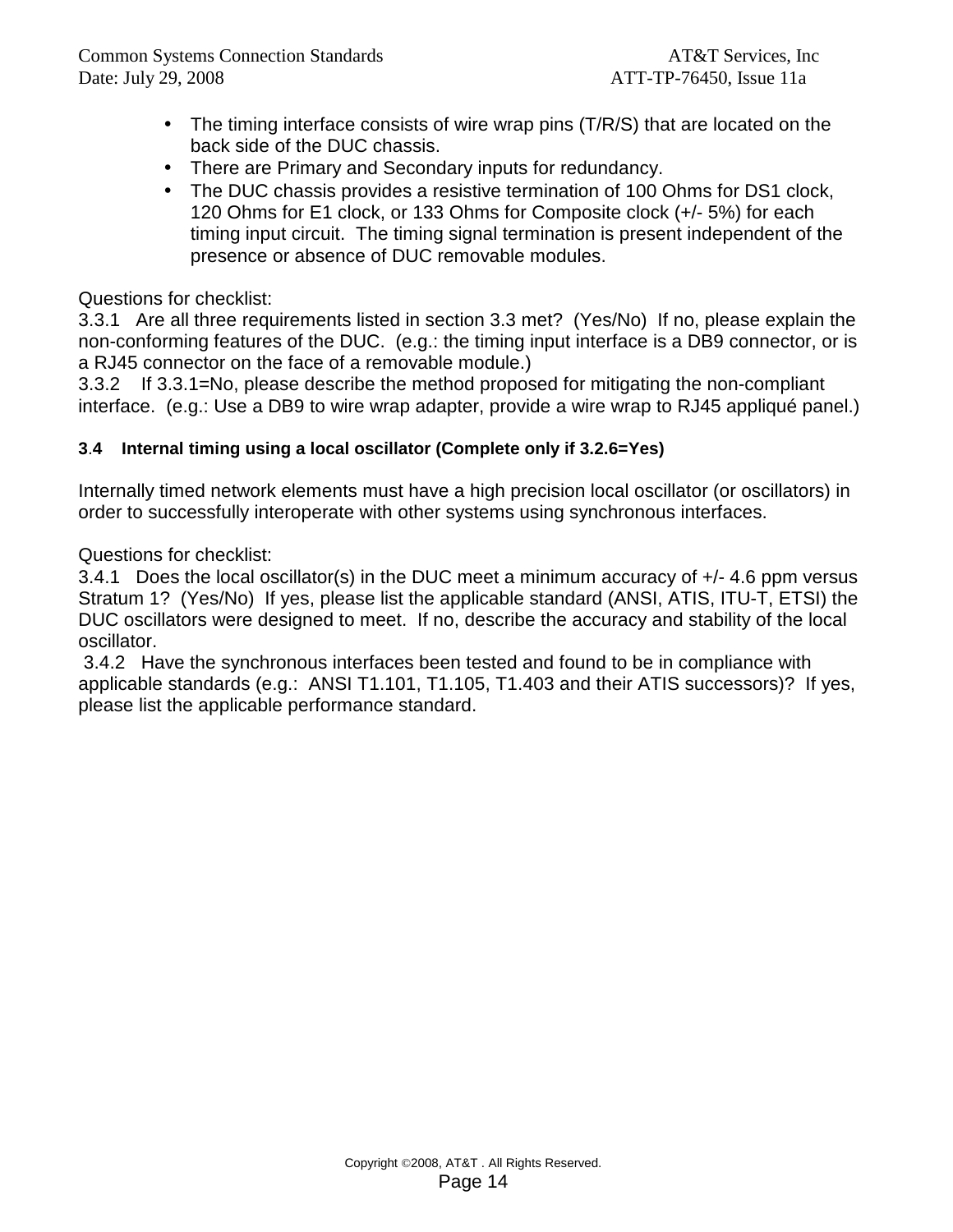# **4 Alarms**

4.1 Equipment surveillance is performed at two levels, remote surveillance and local surveillance.

- Remote surveillance Involves providing Alarm, Status and Control (AS&C) capabilities for central office equipment to a remotely located surveillance center. Remote surveillance interfaces are well-defined and supported in all AT&T regions.
- Local surveillance Involves the annunciation of the local central office equipment alarms via audible and/or visual alarm indications within the central office.
- 4.2 Local and Telemetry Alarms
- 4.2.1 All equipment (Network Elements NE) deployed in a Central Office must have the capability of providing both local and telemetry alarm outputs for failed and threshold activities.
- 4.2.2 All equipment (Network Elements NE) deployed in remote (Non-Central Office) environment must have the capability of providing telemetry alarm outputs for failed and threshold activities. Local alarm indicators are not required beyond those located on the face of the device. Customer Premise locations are exempt from telemetry alarm requirements.

Footnote: The term "Network Element" is used within this document to refer to any and all equipment other than switching equipment deployed in a CO or remote location. This would include, but is not limited to transport, conditioning, power and testing equipment as well as environmental and building operations sensors.

### 4.3 Separation of Local Alarms

- Local alarms must be separate alarm outputs from the telemetry alarms. At a minimum this would be a Major (MJ) and Minor (MN), both audible and visual. The visual alarm output must be designed so it cannot be disabled with an alarm cut-off (ACO).
- 4.4 Audible Alarm Cut-off (ACO)
- 4.4.1 A local control button shall be provided for local office audible alarm cut-off (ACO) and shall be labeled "ACO".
- 4.4.2 The ACO function shall simultaneously silence all active office audible alarm indications.
- 4.4.3 The ACO function shall not inhibit office visual alarms, or subsequent audible indications due to additional failures.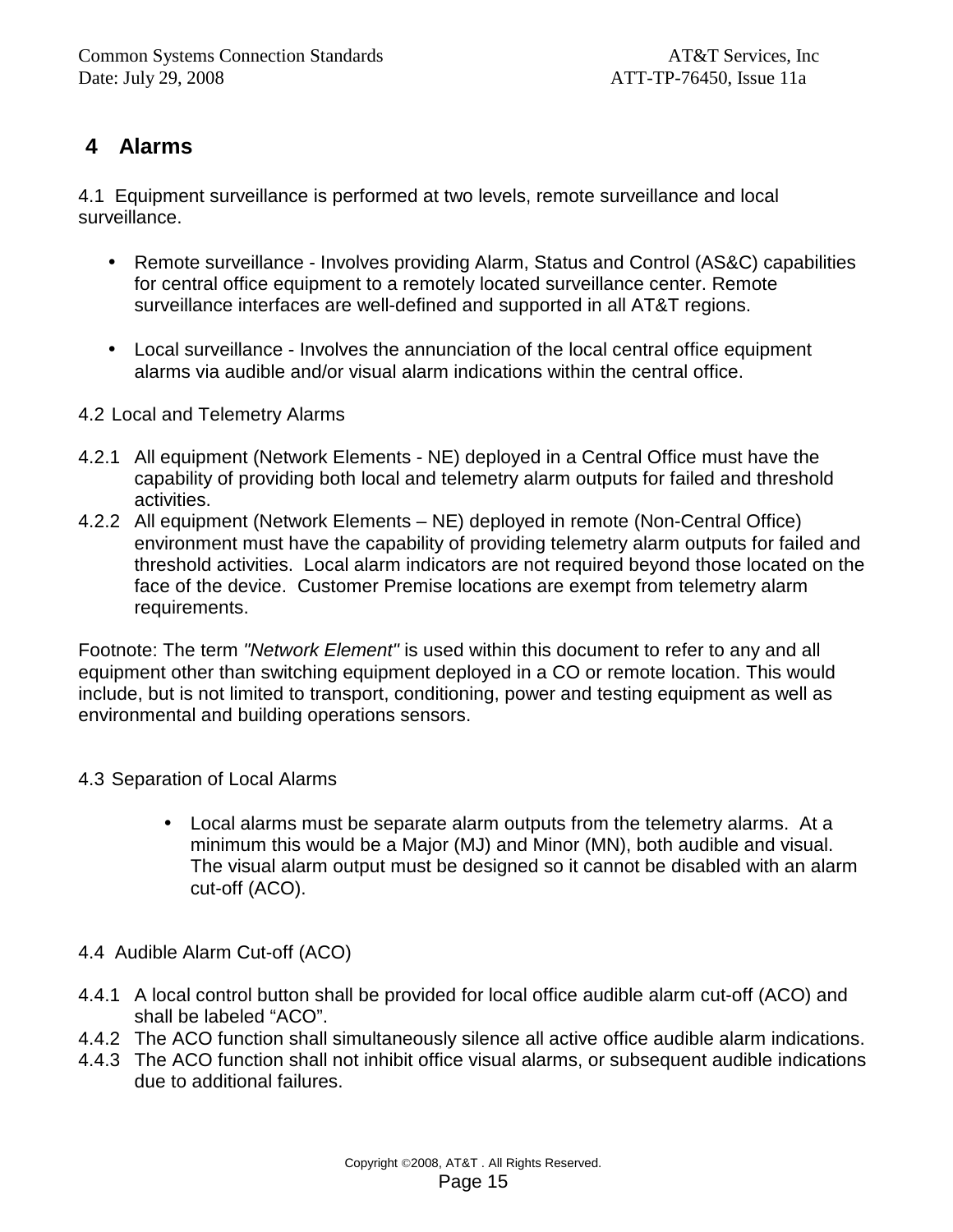- 4.4.4 If all previous alarms have been ACO'ed, and a new alarm becomes active, then the ACO condition shall be cleared and the highest severity audible alarm contact shall be activated.
- 4.4.5 An LED shall be associated with the ACO button to indicate the current status of the ACO. If active office audible alarm indications are cut-off due to execution of the ACO, the ACO LED shall be lit indicating that the alarm condition exists and that all active alarms of the system have been ACO'ed. The ACO LED stays extinguished if there are no active alarms when the ACO is executed. The ACO LED is extinguished when all active alarms clear, or when a new alarm is activated in the system, thus clearing the ACO condition.
- 4.4.6 As an optional feature, equipment may provide capabilities to remotely activate the ACO function.
- 4.5 Telemetry Alarm Protocols:

|  | Table 4-1 is included for reference only. |  |
|--|-------------------------------------------|--|
|  |                                           |  |

| Table 4-1              |                                   |
|------------------------|-----------------------------------|
| TL1 / TCP-IP           | <b>Most Preferred</b>             |
| TL1 (sync) X.25        | <b>Second Most Preferred</b>      |
| TL1 (async)            | <b>Third Most Preferred</b>       |
| BACnet/Modbus/LonTalk/ | <b>Fourth Most Preferred: See</b> |
| <b>SNMP</b>            | 4.5.1 & 4.5.2 below               |
| Serial (TBOS/TABS)     | <b>Fifth Most Preferred</b>       |
| <b>Discrete</b>        | <b>Least Preferred</b>            |

- 4.5.1 BACNet, Modbus & Lon Talk protocols are only used in special applications where local alarm collection products and element management systems are in place for their use. Manufacturers should verify the applicability of using these protocols in advance.
- 4.5.2 The use of Simple Network Management Protocol (SNMP) for message based alarm and status reporting shall only be considered when the alarms are being monitored at a specialized Enhanced Network Operations Center (ENOC) that utilizes a Network Management System other than NMA.

Footnote: A discrete telemetry interface may be provided, on an optional basis, in addition to higher level interfaces, to provide a summary of alarm and status information for remote surveillance.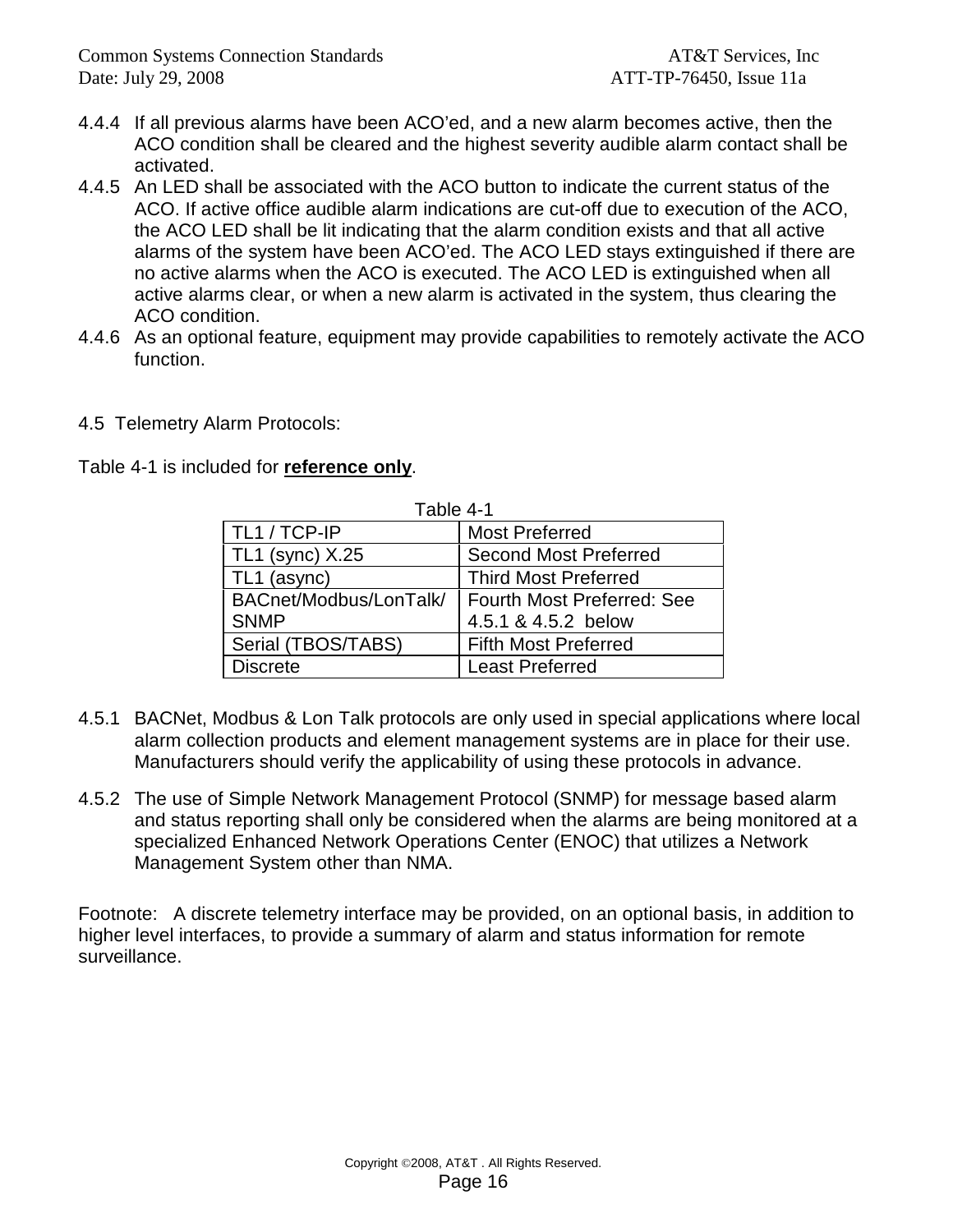#### 4.6 Alarm Interconnection:

- 4.6.1 Each NE in a bay shall produce its own unique set of alarm outputs. Pre-designed "busing" of alarms or alarm leads within a bay is at the discretion of AT&T and shall not be mandated by the equipment design.
- 4.6.2 The interface for TL1 interconnection may be Ethernet RJ45, DB25 or RS422/449 (37 Pin).
- 4.6.3 The interface for E2A Serial or Discrete interconnections may be wire-wrap pins or other non-proprietary connector.

#### Discrete Alarm Conditions:

#### 4.7 Discrete Alarm Rating

4.7.1 Minimum current carrying capacity - steady state: 0.9 amps at 60 volts for -48 volt applications.

4.7.2 Minimum current (20 msec. duration) during initial contact closure: 0.9 amps at 60 volts for -48 volt applications.

4.8 Open discrete alarm outputs

All discrete alarm outputs shall be designed to provide normally open alarm outputs. The use of Form-C relays may be used to provide optional normally closed alarm outputs..

4.9 Discrete alarm paired leads

All discrete alarm outputs shall be paired leads (tip and ring) with no common or shared return leads.

4.10 Discrete alarm dry contacts

All discrete alarm outputs shall be electro-mechanical (non-solid state) dry relay contacts without any type of constant voltage source or current flow present in a normal or failed state.

#### 4.11 Housekeeping/Overhead Alarm Inputs

All network elements that will be deployed in a non-central office environment, such as RT, CEV, Cabinet, etc., that are intended to carry local power and environmental alarms to a surveillance center must have at minimum sixteen (16) housekeeping/overhead user definable discrete alarm inputs. Although not required, an Ethernet/DCC access connection to the overhead for this purpose is strongly desired.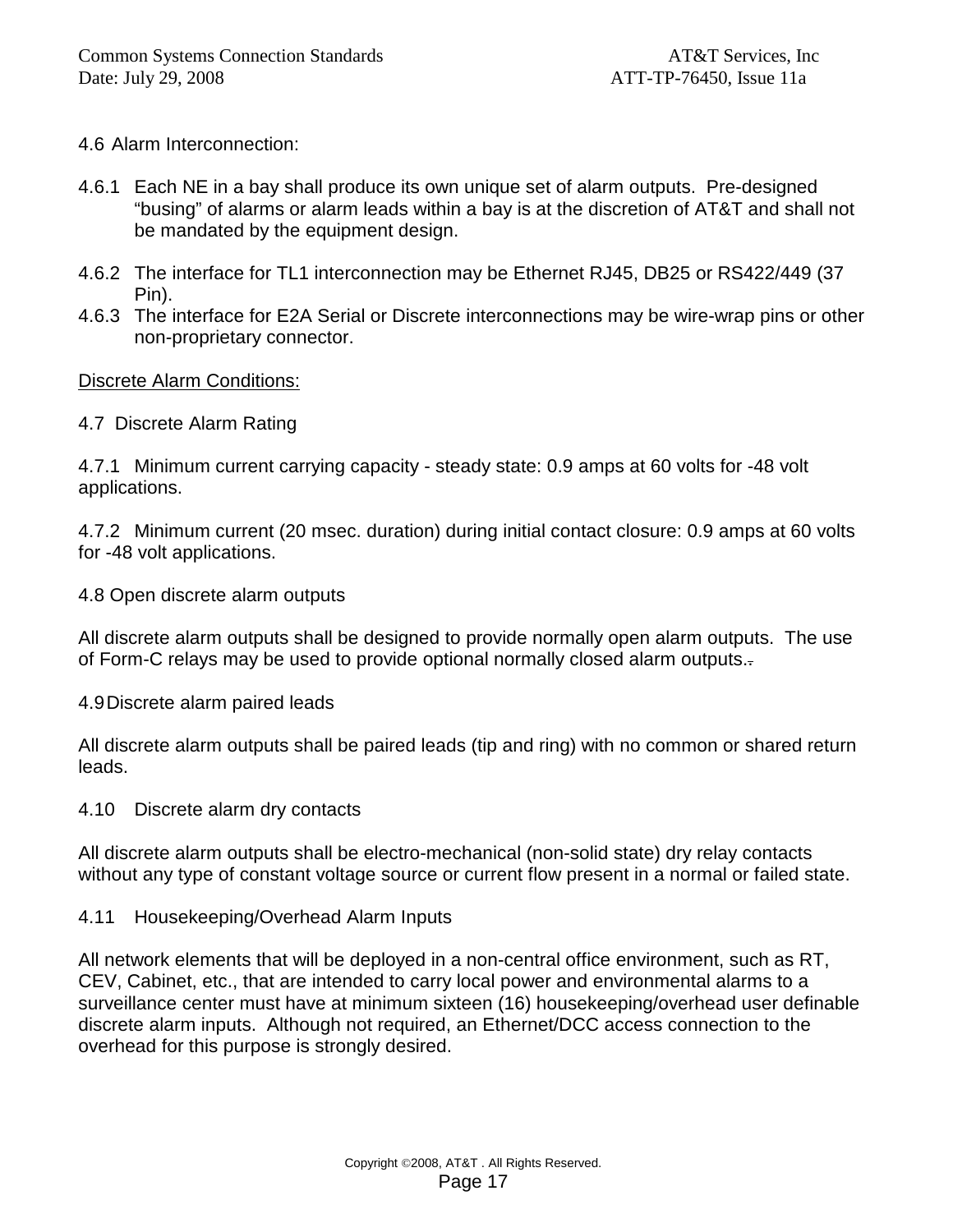# **5 Fiber**

All Fiber Optic Standards contained herein are applicable to any manufacturer's product that can be administered or managed by AT&T personnel.

#### **5.1 Fiber Optic Cable**

Fiber Optic cables/jumpers shall adhere to BELLCORE Standards as defined in GR-409, Generic Requirements for Premises Fiber Optic Cable.

#### **5.2 Optical Cable/Jumpers & Connectors**

Fiber Cross Connect Cables/Jumpers and Connectors shall be SingleMode.

### **5.3 Fiber Attenuators**

Attenuators shall be for SingleMode Facilities.

#### **5.4 Fiber Connector Boots**

Fiber connector boots shall be straight and not angled.

#### **5.5 Fiber Minimum Bend Radius**

The minimum fiber bend radius shall be 1.5-inches or 10 times the cable diameter at any point whichever is greater. Network equipment shall provide fiber management facilities that maintain a minimum 1.5 inch bend radius from the connector until handoff to the bay or cabinet fiber management facilities. **See Figure 5-1** 

#### **5.6 Maximum Fiber Connector length**

The maximum fiber connector length (including boot) away from the mating connector housing shall not exceed 2.25 inches. **See Figure 5-1** 

### **5.7 Minimum Distance Between Connector Housing and 90 Degree Bend**

Minimum Fiber distance away from a connector housing to bend 90 degrees shall be 3.75 inches. **See Figure 5–1.**

### **Figure 5-1**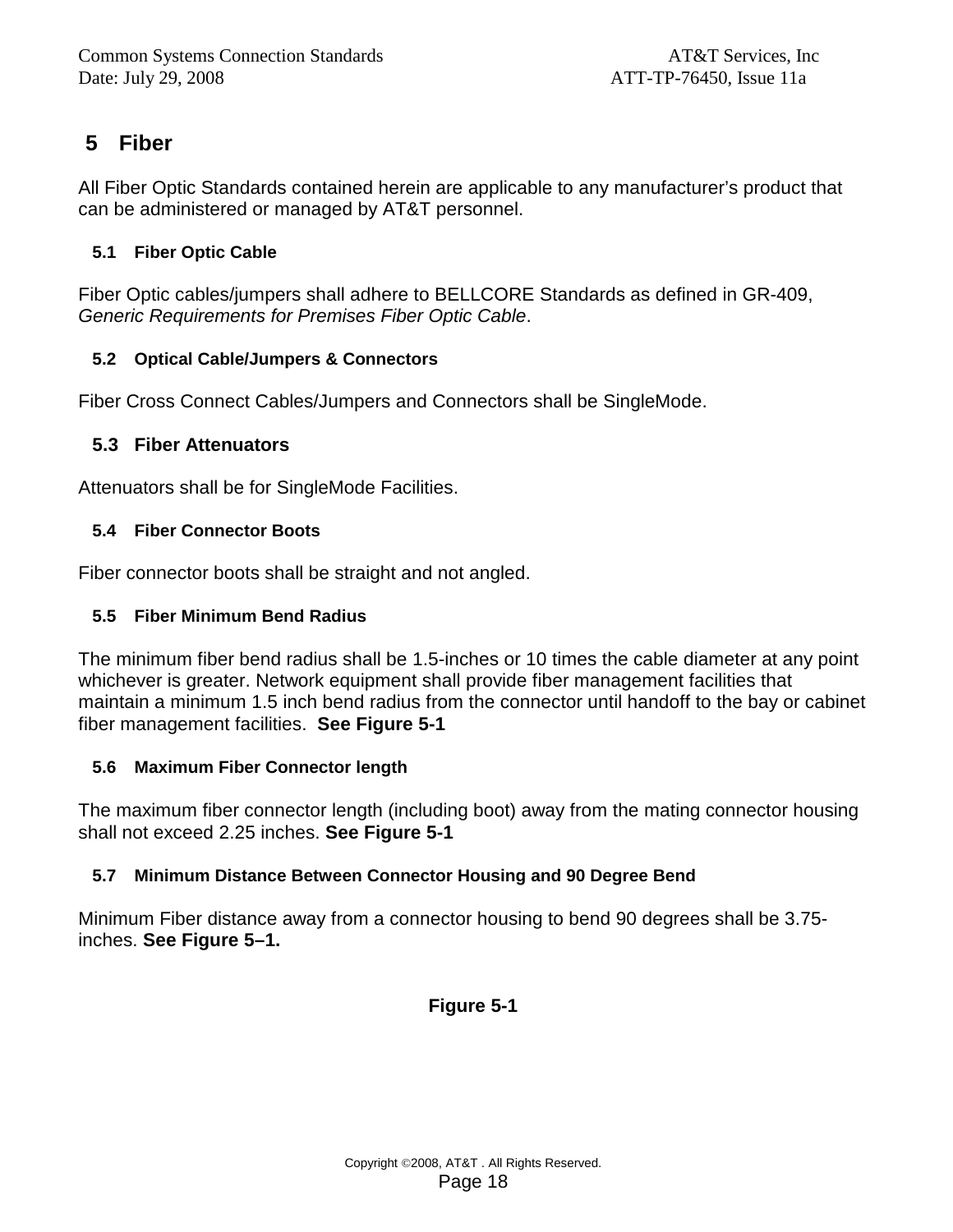

### **5.8 Space Between Door/Panel and Fiber Connector**

To avoid pinching or reduction of minimum fiber bend radius the minimum distance between the fiber connector and any door/panel cover shall be a minimum of 3.75 inches. **See Figure 5-1** 

### **5.9 Standard Fiber Connector**

The AT&T standard fiber connector shall be SC-UPC single mode or LC-UPC single mode type connector. Application of connector type shall be determined by equip design or manufacturer.

### **5.10 Alternative FTTP Fiber Connector**

The AT&T alternative fiber connector for FTTP shall be SC-APC, SingleMode, 8-degree, keyed type connector.

### **5.11 FiberOptic Cable Mode**

- Central Office fiber optic cable shall be SingleMode.
- Customer Premises or IXC fiber optic cable may be SingleMode or Multimode.
- SONET services fiber optic cable shall be SingleMode.

### **5.12 Fiber Transmission Material**

Fiber transmission material shall be glass, not plastic or any other material not specifically preapproved by AT&T NP&E Staff.

### **5.13 Maximum optical power levels**

Optical aggregate power level must not exceed +16.8 dBm optical power level at any connector (Hazard Level 3b). If the product exceeds this, there must be an embedded (to the network equipment) solution to protect the human exposure for both TXMT and RCV including the Automatic Power Reduction (APR) potential solutions.

### **5.14 Passive Network Element WDM Modules to be placed in the FDF**

Passive Network Element WDM Modules (fiber optic splitters) to be placed in the FDF shall be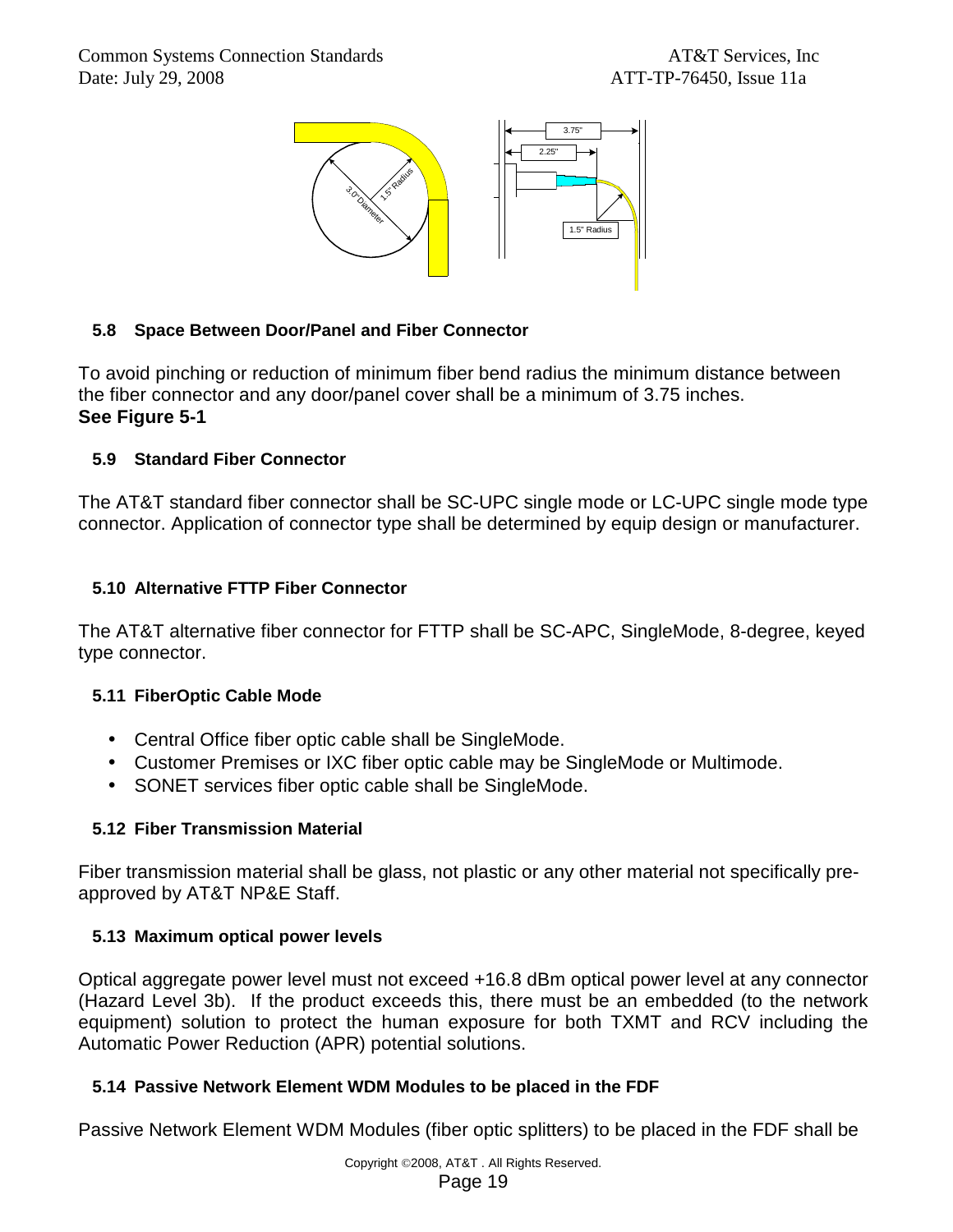standard LGX style vertical 12 slot Miscellaneous Panels (other types will not fit in the FDF).

#### **5.15 Fiber Frames/Bays & Panels for all Network Elements**

Fiber Frames/Bays & Panels for all Network Elements shall be Generation I, II, III Fiber Distribution Frames per GR-449-CORE.

#### **5.16 Fiber Raceway**

Fiber raceways shall be standard trough system for all Interbay fiber jumper routing per GR-449-CORE.

### **6 Copper**

### **6.1 DS3/STS-1 Connector & Cabling BNC Connector**

DS3/STS-1 connector standard & cabling BNC connector shall be standard DS3/STS-1 BNC(180, 90 & 45 degree) electrical coaxial connector (except Posilock 180, 90 & 45 degree) Note: Use Trompeter Electronics BNC for Midwest, ADC Telecommunications BNC for Southeast and Kings Electronics BNC for West, Southwest and East. For Legacy AT&T, use Trompeter Electronics BNC, ADC Telecommunications BNC and Kings Electronics BNC within the same regions previously cited, and use the existing BNC of choice in all other areas .

#### **6.2 Alternative DSC/STS-1 Connector**

For Network Elements that require a unique connector DS3/STS-1 SMZ Electrical Coaxial Connector shall be used on the Network Element only.

#### **6.3 Coaxial Stripping Tools and Coaxial Crimping Tools**

Coaxial Cable Stripping Tools and Coaxial Connector Crimping Tools shall be 734C/735C and hall be limited to those specific tools that each connector manufacturer approves for stripping and crimping.

#### **6.4 DS1 Cross-Connect Wire**

DS1 Cross-Connect Wire (Violet/Red) shall be special high twist Wire to mitigate spectrum interference with DSL Wire (Violet/Blue).

#### **6.5 DSL Cross-Connect Wire**

DSL Cross-Connect Wire (Violet/Blue) with Different turns than DS1(Violet/Red), used to mitigate spectrum interference.

### **6.6 Electrical Ethernet Cabling Standards**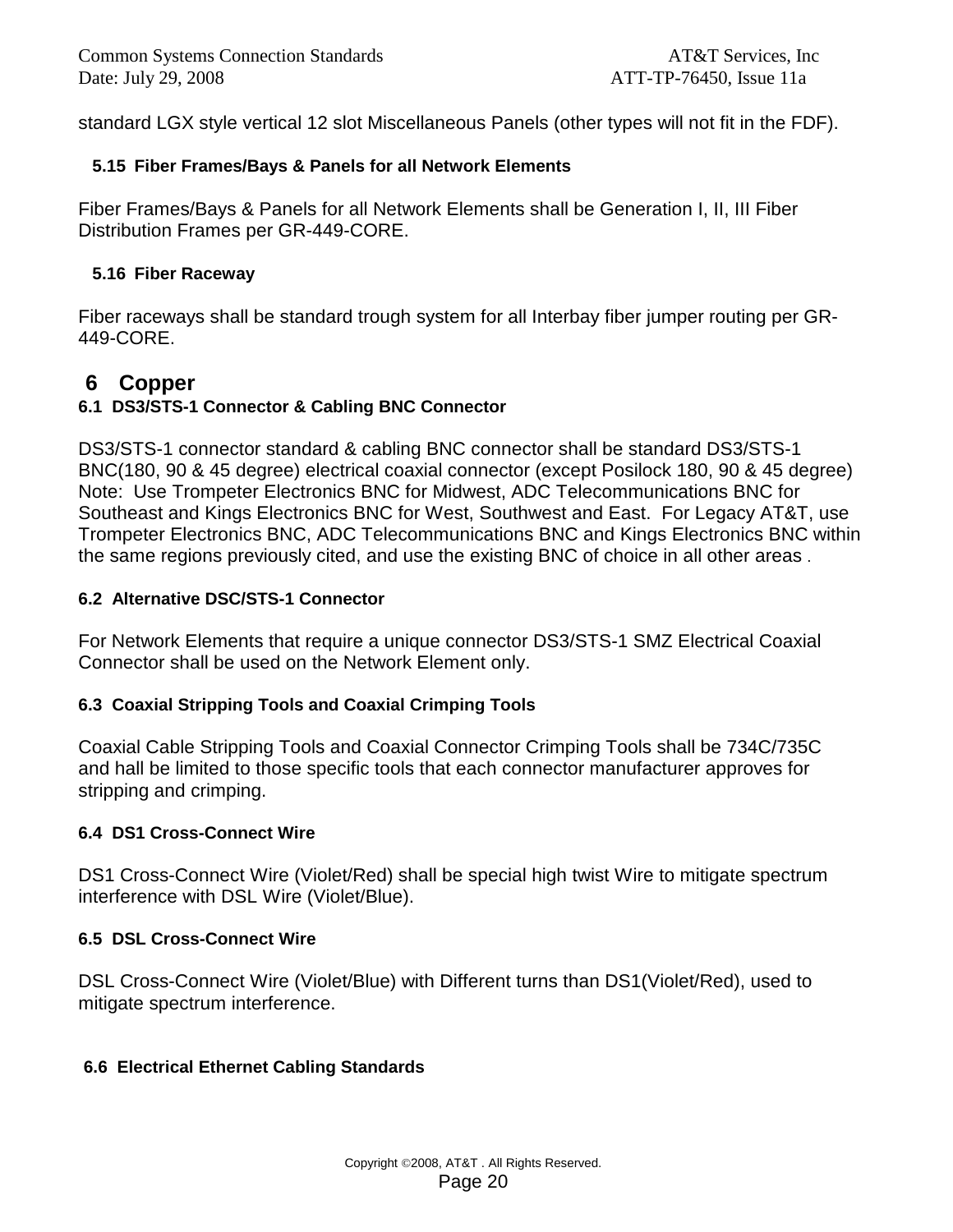Electrical Ethernet cabling shall be a minimum Category 5E using either RJ21X connectors or RJ45 connectors.

#### **6.7 Electrical Jumper (Cross-Connect) Standards**

Jumpers for Electrical Ethernet cross-connects shall be a minimum Category 5E using RJ 45 connectors.

#### **6.8 Data Patch Panels**

Data patch panels shall be Electrical (10Base T, 100Base T, 1000Base T) Ethernet Patch Panels and Skeleton Bays for both Network Element and Ethernet Distributing Frame (EDF) bays. These patch panels shall have a minimum Category 5E rating.

#### **6.9 Media Converter**

Media converters shall be optical range extenders for the limited Electrical Ethernet signal.

#### **6.10 Central Office Copper Wire and Cable Flammability Ratings**

Wire and Cable with UL Flammability Ratings of CMX and CMU must not be used within AT&T central offices as UL Flammability Ratings must be MP/CM(same floor), MPR/CMR(Riser-Between Floor) or MPP/CMP(Plenum Condition).

#### **6.11 Central Office Copper Wire and Cable**

Frame Wire, DS1 Cross-Connect Wire, Switchboard Cable, Tie Cables and T1 Cable

#### **6.12 Central Office Copper Coaxial Cable**

734C/1734C, 735C/1735C Single Conductor and Multiple Conductor Coaxial Cables

#### **6.13 Central Office Copper "Bits" Synchronous Timing Cables**

1175A Red Jacketed Bits Timing Cable for all regions except Legacy AT&T, which will use gray jacketed 1175A.

#### **6.14 Central Office Copper Wire and Cable Minimum Inside Bend Radius**

For Switchboard, Shielded and Twin Conductor Cable, 5X the Cable Diameter

#### **6.15 Central Office Copper Coaxial Cable Minimum Inside Bend Radius**

For Non-Bundled 734 or 735 Type Coaxial Cable and for Bundled 734 Type Coaxial Cable, 7X the Cable/Bundle Diameter.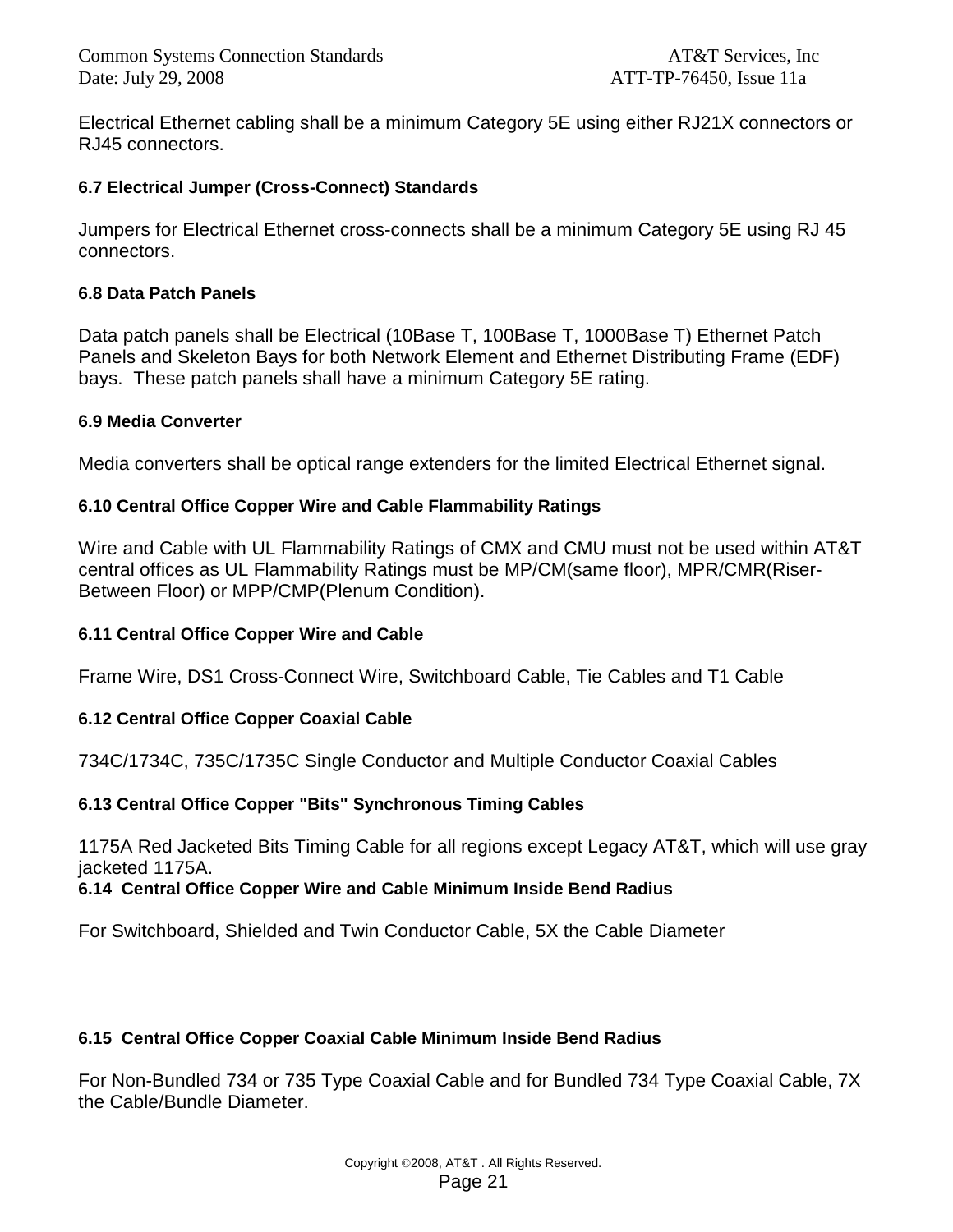For Bundled 735 Type Coaxial Cable, 10X the Bundle Diameter.

#### **6.16 Copper Cable Terminations**

Copper Cable Terminations must have both toe and heel screw terminations for permanent lockdown. If a 90 degree connector is used and blocks the screw, use a clamp to permanently terminate the connector.

#### **6.17 Cable Trays**

Panels that use twisted pair jumper/cables less than 25 pair groups will be required to have a cable tray or rings. Do not place jumpers without a protection tray.

#### **6.18 Tie Bar**

Panels that use cables of 25 pair and above shall have a tie bar affixed for tie wrapping. Do not place cables without a tie bar on panel backplanes.

#### **6.19 Use of "Y" Cable**

If a "Y" cable is used, the junction must only fit in the vertical troughs, not Network Elements or horizontal troughs, except switch cutover work.

#### **6.20 Unusual Cable Types**

Unusual wiring patterns, connectors and cable types need to be mitigated.

#### **6.21 Protection of Cable and Jumpers**

Network Equipment interconnection cabling/jumpers shall be provisioned with protection.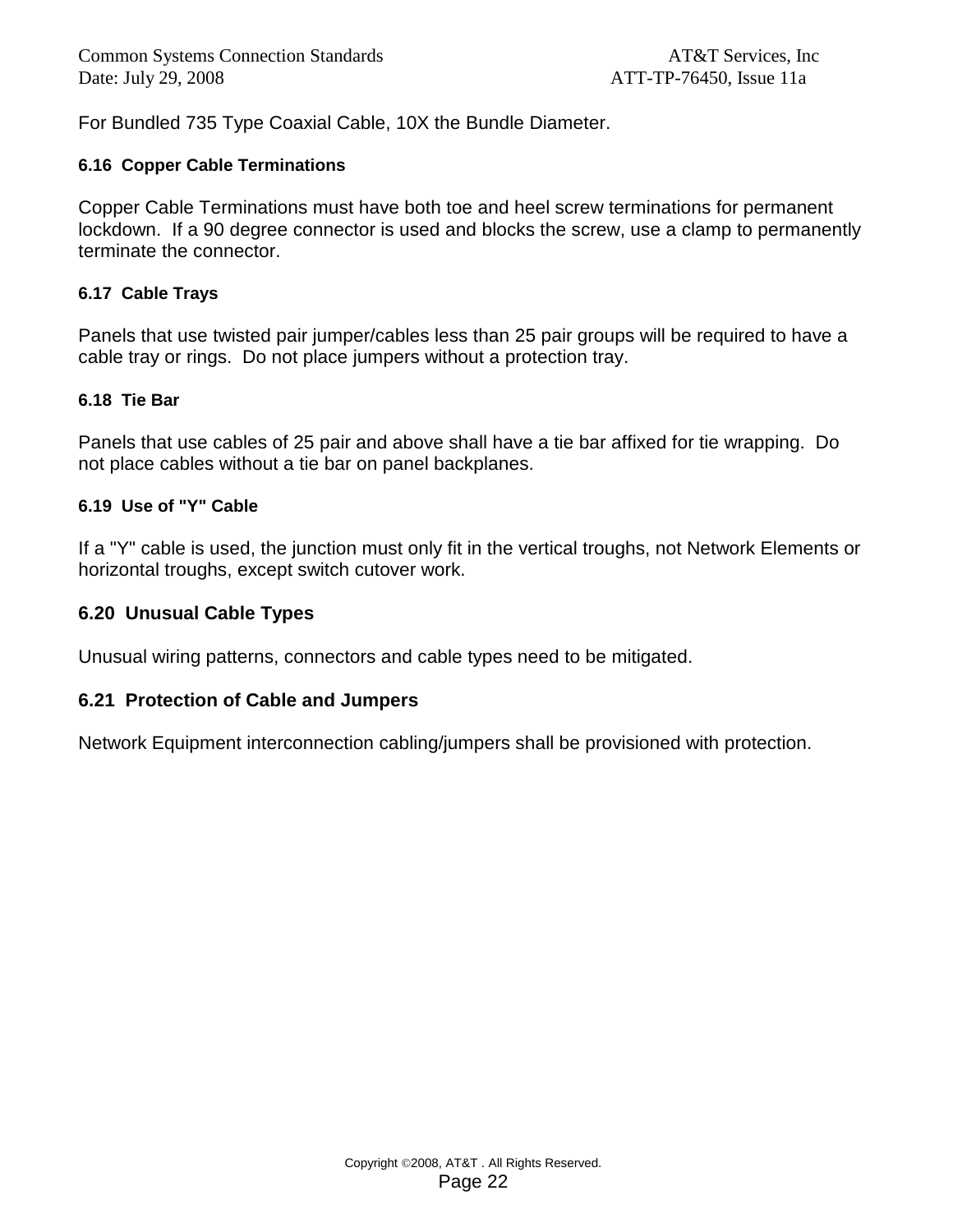# **7 Vendor Documentation**

The term "documentation" as used in this section refers to vendor documentation as defined in GR-2914-CORE and GR-454-CORE.

Vendor documentation is an integral part of the network equipment and shall be validated/tested by the vendor before delivery to AT&T to insure its accuracy, comprehensibility, comprehensiveness and completeness as defined and measured by the following documents and guidelines. Critical or Major Documentation deficiencies (determined by AT&T) can delay equipment deployment until corrected by the vendor and approved by AT&T. The requirements contained in this section are supplemental to other documents that govern vendor documentation such as GR-454-CORE and GR-2914-CORE.

#### **7.1 Softcopy Documentation**

Documentation must be provided in both PDF and HTML format on a CD that is fully indexed and fully searchable.

### **7.2 Hard Copy Documentation**

Documentation must be furnished in paper copy on request.

#### **7.3 Craft Interface Instructions**

Documents must provide step by step instructions for each procedure using Craft GUI, EMS GUI, and TL1 (preferred) or equivalent commands.

**Note**: Items 7.4 and 7.5 Extend the testing procedure in GR-2914-CORE 20.8 Test Method for Documentation Comprehension to include the complete "Installation Guide

### **7.4 Installation Guide: installation, provisioning, and testing of the network element**

Vendor must test and validate that a new user can successfully install, provision, and test the network element by following the "Installation Guide".

#### **7.5 Installation Guide: Creation, provisioning, and testing of a multi-node ring or system**

Vendor must test and validate that a new user can successfully create, provision, and test a multi-node ring or system by following the "Installation Guide".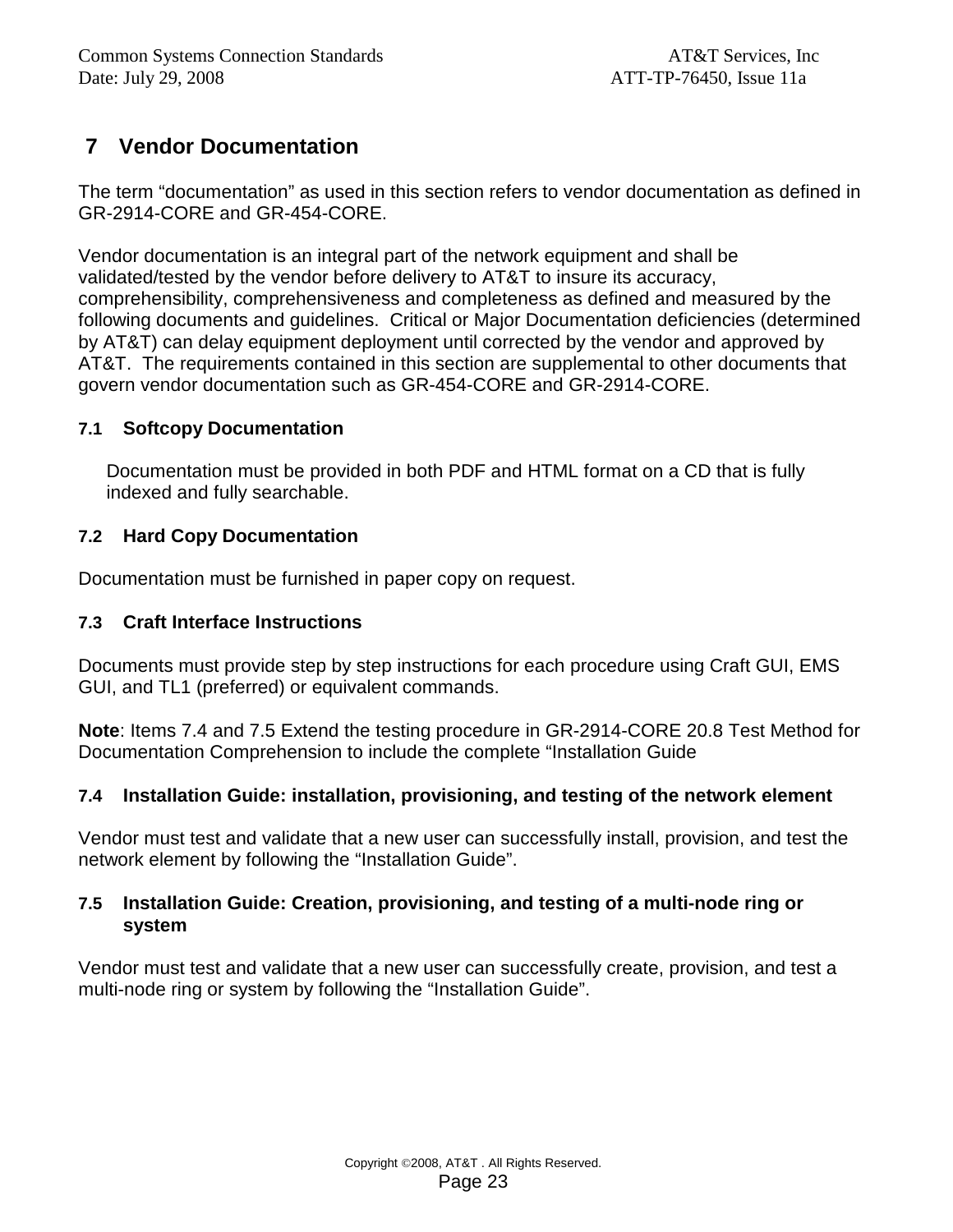### **7.6 Alarm/Trouble Shooting Guide**

Vendor must test and validate that a new user can use the Alarm or Trouble Shooting guide to successfully identify and clear alarms

#### **7.7 Personnel Injury and Equipment Damage Warnings**

Documentation must keep the user aware of personnel injury and equipment damage by using the appropriate warnings, dangers, or cautions preceding procedures and incorporating the appropriate steps within the procedures.

#### **7.8 Reference Guide**

Documentation must include a "Reference" guide that describes each component of the NE in detail

**Example:** Photographs or detailed drawings of the faceplates of each plug-in with a description of the LEDs in a normal state and in an alarm or other informational state, optical connection type, if applicable, power requirements , etc

### **7.9 Consistent Terminology throughout Documentation**

Per GR-454-CORE, Section 2.4, terminology must remain consistent throughout all documentation for a platform.

**Example:** Maintenance Mode must remain Maintenance Mode and not vary to Maintenance Condition or Maintenance State

### **7.10 Consistent Terminology between Documentation and Platform.**

Per GR-454-CORE, Section 2.4, terminology must be consistent between the documentation and the platform.

**Example:** If it is referred to as Maintenance Mode in the documentation it must be Maintenance Mode in the Craft and EMS GUIs.

#### **7.11 Revision Numbering**

Documentation shall be clearly marked on each page with Revision numbers to indicate when changes are made within the document.

### **7.12 Revision History**

A revision history section shall be included to clearly indicate what and where changes are made within the document.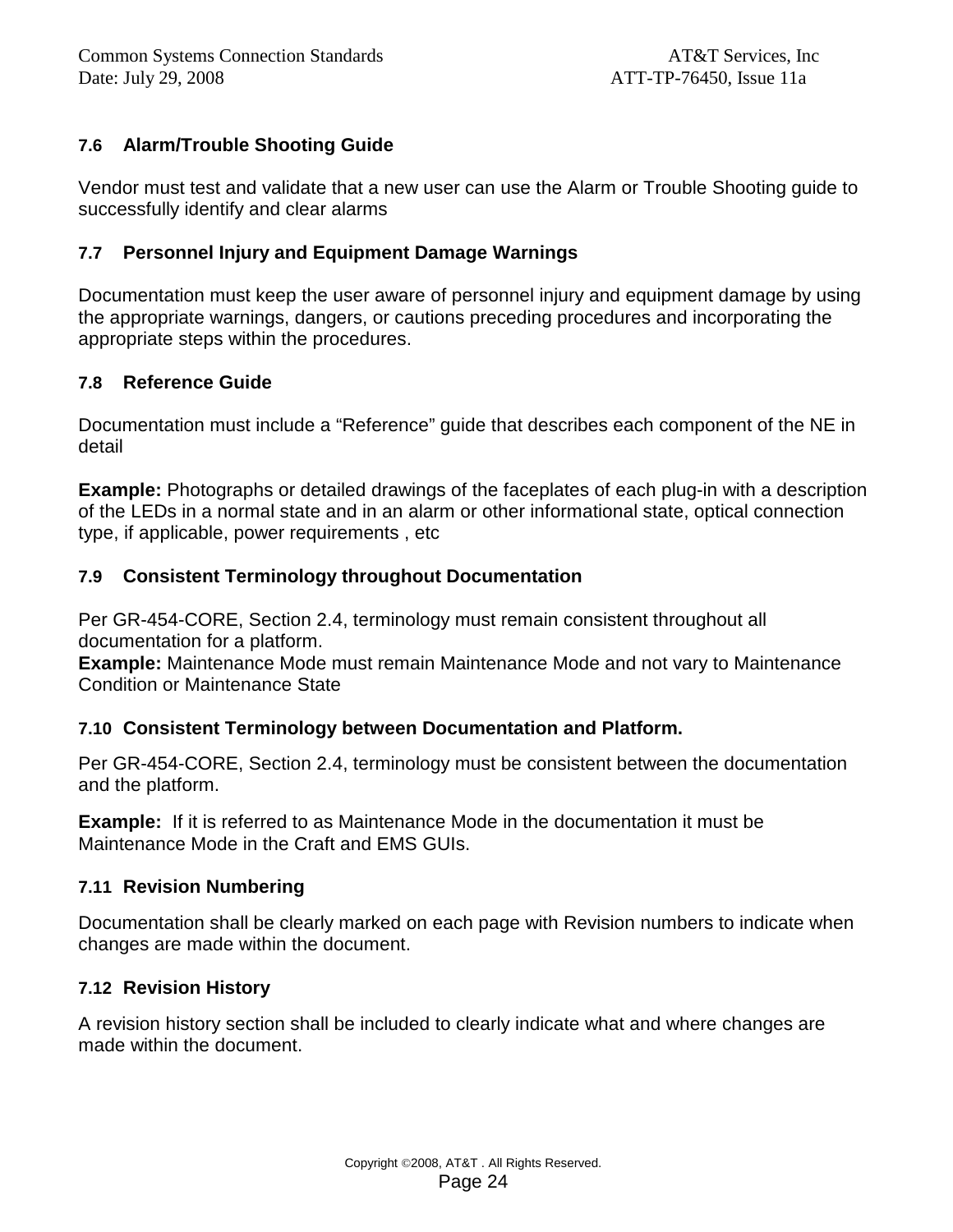### **7.13 Documentation Submitted for Review**

The following shall be submitted with the ATT-TP7650 Check list Appendix B.

### **7.13.1 Excerpts from Documentation**

Forward excerpts of documentation for the following detail procedures:

- a) Initial shelf activation to include Log-on, Setting IP and Sub-net,
- b) Card insertion and system recognition
- c) Switch-over from Working to Standby circuits

**Note:** The expectation is that a 2-3 page extraction from a larger manual will be submitted as evidence for each of the tasks above. Based on this information, AT&T may elect to conduct a more thorough review by accessing the information as listed below

#### **7.13.2 List of Documentation**

Forward a list of all documentation that will be provided to AT&T for the planned deployment of the equipment (e.g., full document number, title and revision number for planning, installation, operations, etc.) and instructions on how AT&T can access these documents at this time (e.g., Public Website, Restricted client portal.)

#### **7.13.3 Provide a list sites where AT&T can gain access to the above documents today. (i.e. Public Website, Restricted client portal.)**

### **8 Other interconnection requirements**

### **8.1 Equipment lighting**

.

If NE includes integrated lighting system, the system shall meet the lighting and illumination requirements in ATT-TP-76400.

### **8.2 Test (Streaker) Cards**

Network Transport Elements shall have test cards (e.g., streaker) to enable verification of the network element hardware and the continuity of cabling, through the backplane, to the point of termination such as DSX panels or frames.

The test card or cards **shall not**:

- require the shelf to be powered for such testing.
- interrupt existing service on any other slot.

The test card or cards **shall**:

• Provide metallic access to each backplane terminating conductor via an appropriate connector Bantam for DS1, including timing inputs, 440 for DS-3, STS-1 and E-3 Facilitate electrical signal insertion and transmission toward the drop; especially for DS1 or DS3 signals.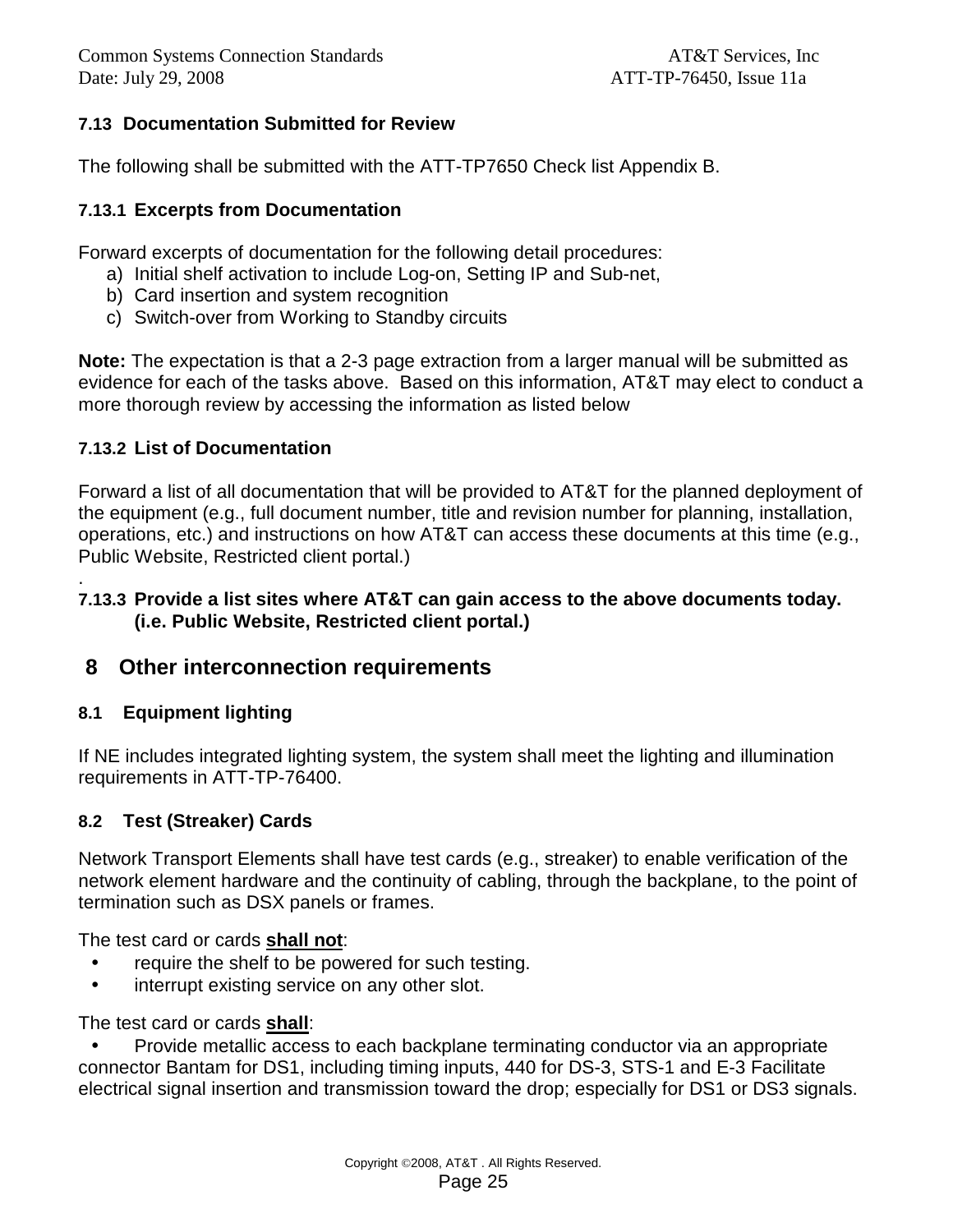• Facilitate optical signal insertion and transmission for continuity checking of optical jumpers that would, when such active Plug-In were installed, interconnect rear terminated Plug-Ins utilizing shelf backplane(s) optical connectors/barrels using SC or LC connectors.

**Note:** Test Set connections on face of Plug-In shall conform to AT&T standard connectors.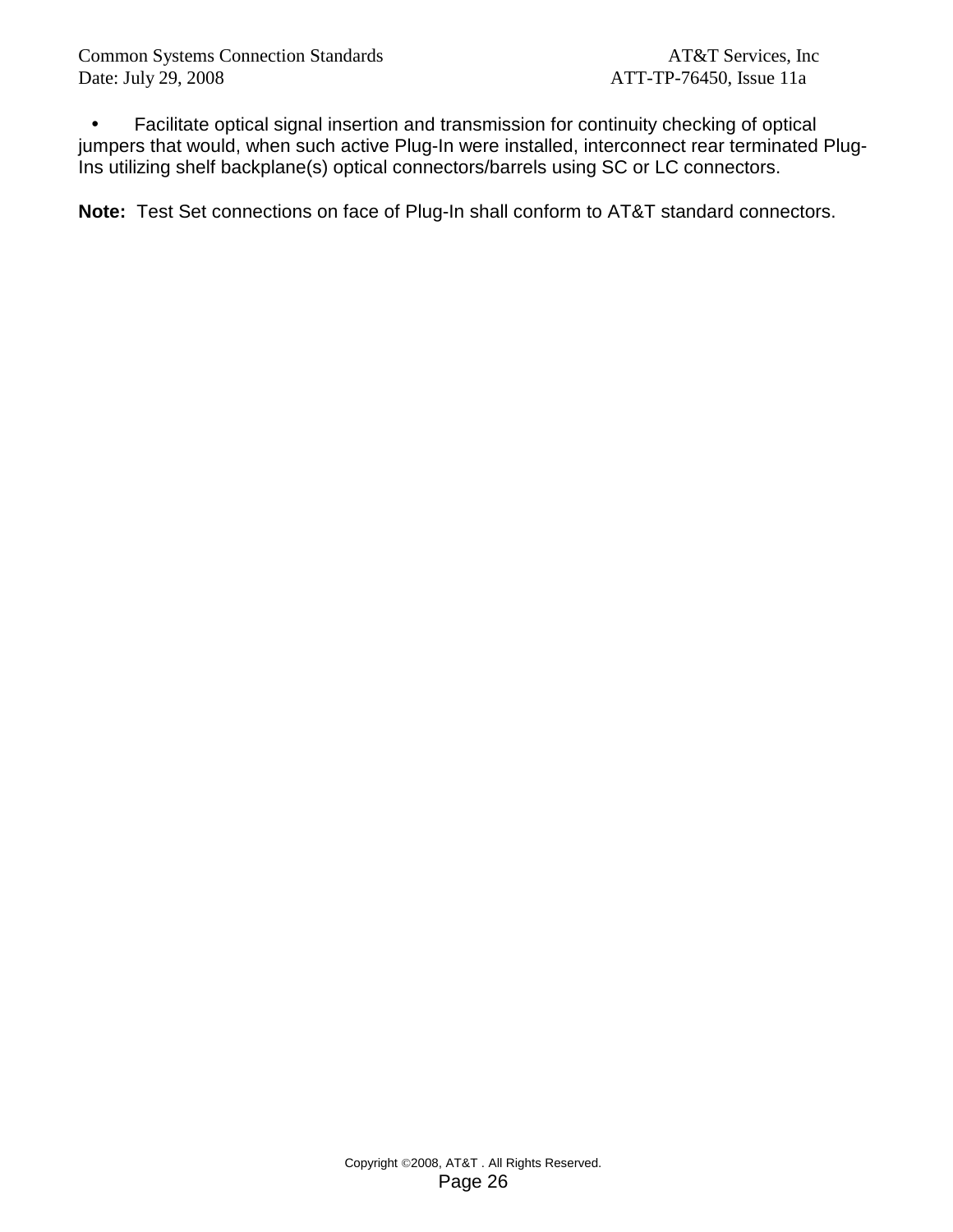# **9 APPENDIX A – ATT-TP-76450 Checklist Instructions and Process**

### **9.1 Purpose**

The purpose of this appendix is to assist product suppliers with preparing and furnishing equipment documentation to the company representative for product evaluation purposes.

### **9.2 Scope**

An evaluation reviews a product against all applicable requirements based on the equipment and its intended use in the network. Unless otherwise stated, all requirements apply to equipment systems and equipment units that will be installed in network equipment buildings and equipment areas within buildings, electronic equipment enclosures such as controlled environment vaults, outside mounted electronic equipment cabinets, and at customer locations.

### **9.3 Instructions:**

Manufacturer is to complete the ATT-TP-76450 Checklist in Appendix B as follows:

Mark the appropriate column in the checklist as follows:

- "Yes" indicates that the equipment listed is compliant to the requirement.\*
- "No" indicates that the equipment listed is not compliant to the requirement.
- "N/A" indicates that the requirement is not applicable to the equipment listed. Each requirements checked "N/A" must include an explanatory footnote.

\*If equipment is evaluated by manufacturer as compliant, but deviates in some way from the stated requirement, mark "Part" (partial) in the "No" column and include an explanatory footnote.

Explanatory footnotes should be placed in the matrix following the checklist and reference specific requirement numbers for each comment.

Forward supporting documentation as required in Section 7.3.

### **Note: Any No or N/A responses require written detailed in comments and supporting documentation**.

### **9.4 Process:**

Requirements marked "Yes" for compliance will require no further action.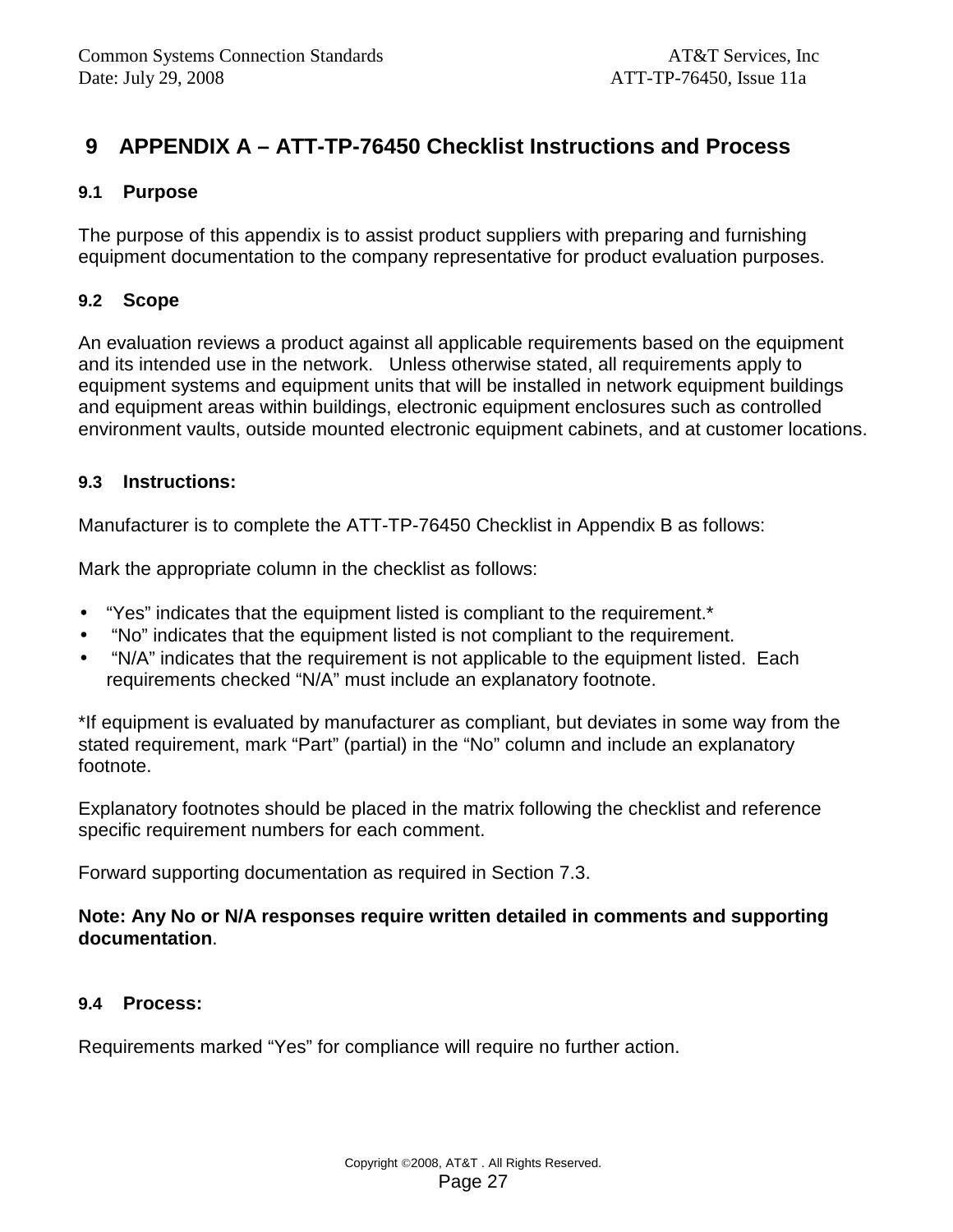Requirements marked "No" for non-compliance will trigger the AT&T SME for the requirement to contact the manufacturer in an effort to resolve the non-compliance. All issues must be resolved before the equipment is approved for use in AT&T.

Footnote references for requirements marked "N/A" for not applicable or "Part" for partially compliant will be reviewed by the AT&T SME for that requirement. The SME may initiate contact with the vendor for further clarification and/or resolution.

When compliance/resolution to all requirements is met, the TP 76450 SPOC will notify the AT&T Product Manager for the equipment that it is compliant.

Forward the completed checklist and supporting documentation as required in Section 7.3 to:

John Tablerion 15248 S. Rivina Orland Park Ill. 60462 Office: 708-403-4450 Fax: 708-460-4457 Email: jt3216@att.com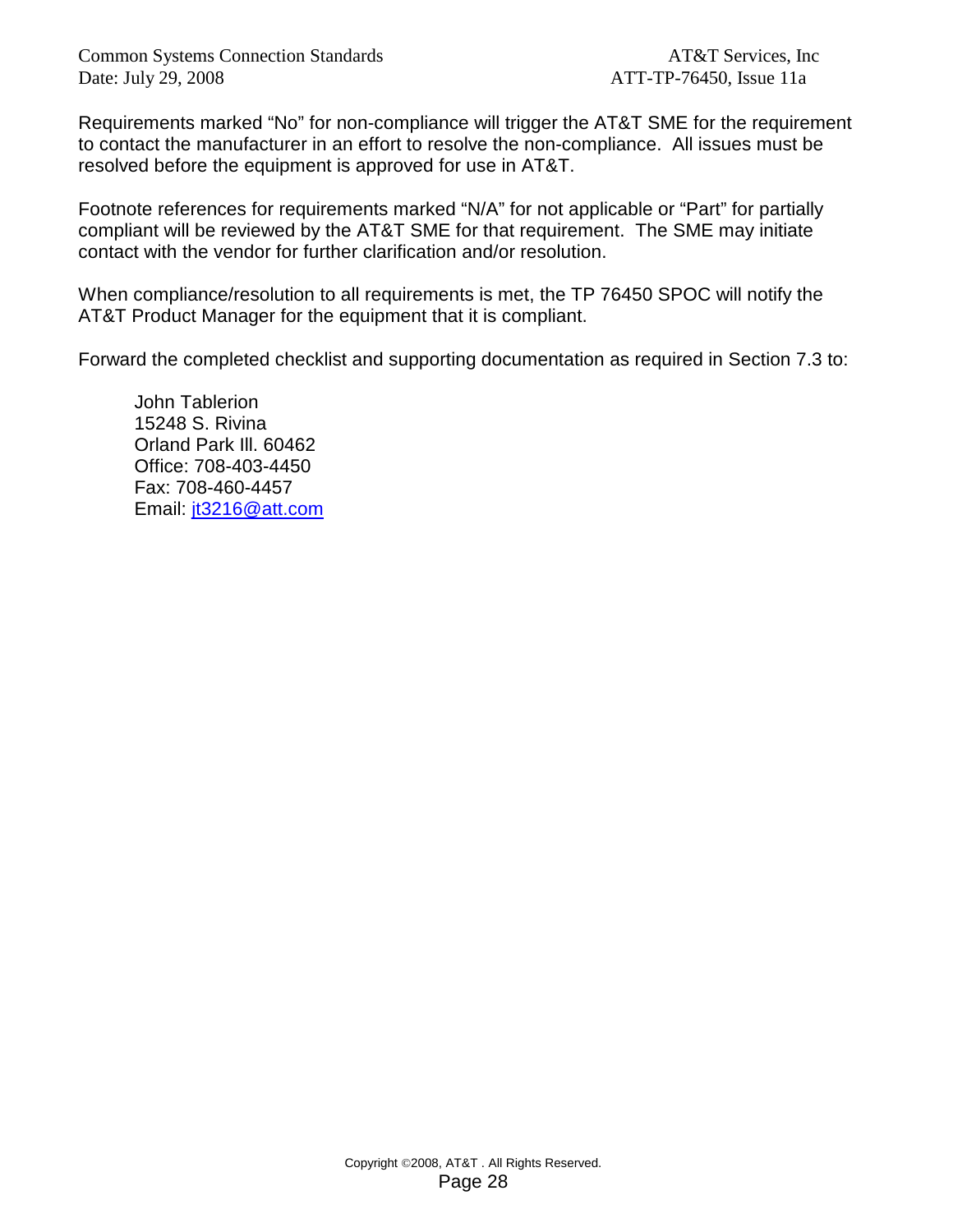# Appendix B – ATT-TP 76450 Checklist

|  | (NOTE: No or N/A responses below require written detailed in comments) |  |  |
|--|------------------------------------------------------------------------|--|--|
|  |                                                                        |  |  |

| Product Description (check all that apply):                                                              |                                                                                            |  |  |  |  |
|----------------------------------------------------------------------------------------------------------|--------------------------------------------------------------------------------------------|--|--|--|--|
| □ Frame or Cabinet<br>□ Single Shelf<br>$\Box$ Transport Product<br><b>Customer Premises Application</b> | Multi-Frame or Cabinet<br>  Multi-Shelf<br>Switching Product<br><b>Non-network Product</b> |  |  |  |  |

\*Refer to paragraph number in previous sections for detailed requirements

| Rqmt*       | <b>Description</b>                                                   | Yes | <b>No</b> | N/A |
|-------------|----------------------------------------------------------------------|-----|-----------|-----|
|             | 2 DC POWER INTERCONNECTION STANDARDS                                 |     |           |     |
| 2.1 General |                                                                      |     |           |     |
| 2.1.1       | Nominal -48V DC Power                                                |     |           |     |
| 2.1.1.1     | <b>AC Powered Equipment</b>                                          |     |           |     |
| 2.1.2       | <b>Redundant Power Feeds</b>                                         |     |           |     |
| 2.1.2.1     | <b>Power Feeds</b>                                                   |     |           |     |
| 2.1.3       | <b>Battery Return Conductor</b>                                      |     |           |     |
| 2.1.4       | Architecture Integration                                             |     |           |     |
| 2.2         | <b>Power Terminations at the Network Element</b>                     |     |           |     |
| 2.2.1       | <b>Location of Power Terminations</b>                                |     |           |     |
| 2.2.1.1     | <b>Rear Power Terminations</b>                                       |     |           |     |
| 2.2.1.2     | <b>Front Power Terminations.</b>                                     |     |           |     |
| 2.3         | Connectors                                                           |     |           |     |
| 2.3.2       | <b>Two Hole Connections</b>                                          |     |           |     |
| 2.3.3       | 18 AWG Power Cable and Smaller                                       |     |           |     |
| 2.4         | <b>Visual Power Alarms and Status Indicator</b>                      |     |           |     |
| 2.5         | <b>Fusing of Capacitors</b>                                          |     |           |     |
| 2.6         | <b>Power Distribution Delivery</b>                                   |     |           |     |
| 2.6.1       | All fuse & circuit breaker shall meet Quality Level III as defined   |     |           |     |
|             | Telcordia SR-332                                                     |     |           |     |
| 2.6.2       | <b>Filtered Battery</b>                                              |     |           |     |
| 2.7         | <b>Individually Mounted PDU</b>                                      |     |           |     |
| 2.8         | <b>NE Integrated Power Distribution</b>                              |     |           |     |
| 2.9         | <b>Direct BDFB Power Delivery</b>                                    |     |           |     |
|             | 3 SYNCHRONIZATION/EXTERNAL TIMING INTERFACE STANDARDS                |     |           |     |
| 3.1.1       | Does the DUC support synchronous interfaces? (Yes/No) If yes,        |     |           |     |
|             | list the supported interfaces. Go to section 3.2. If no, explain why |     |           |     |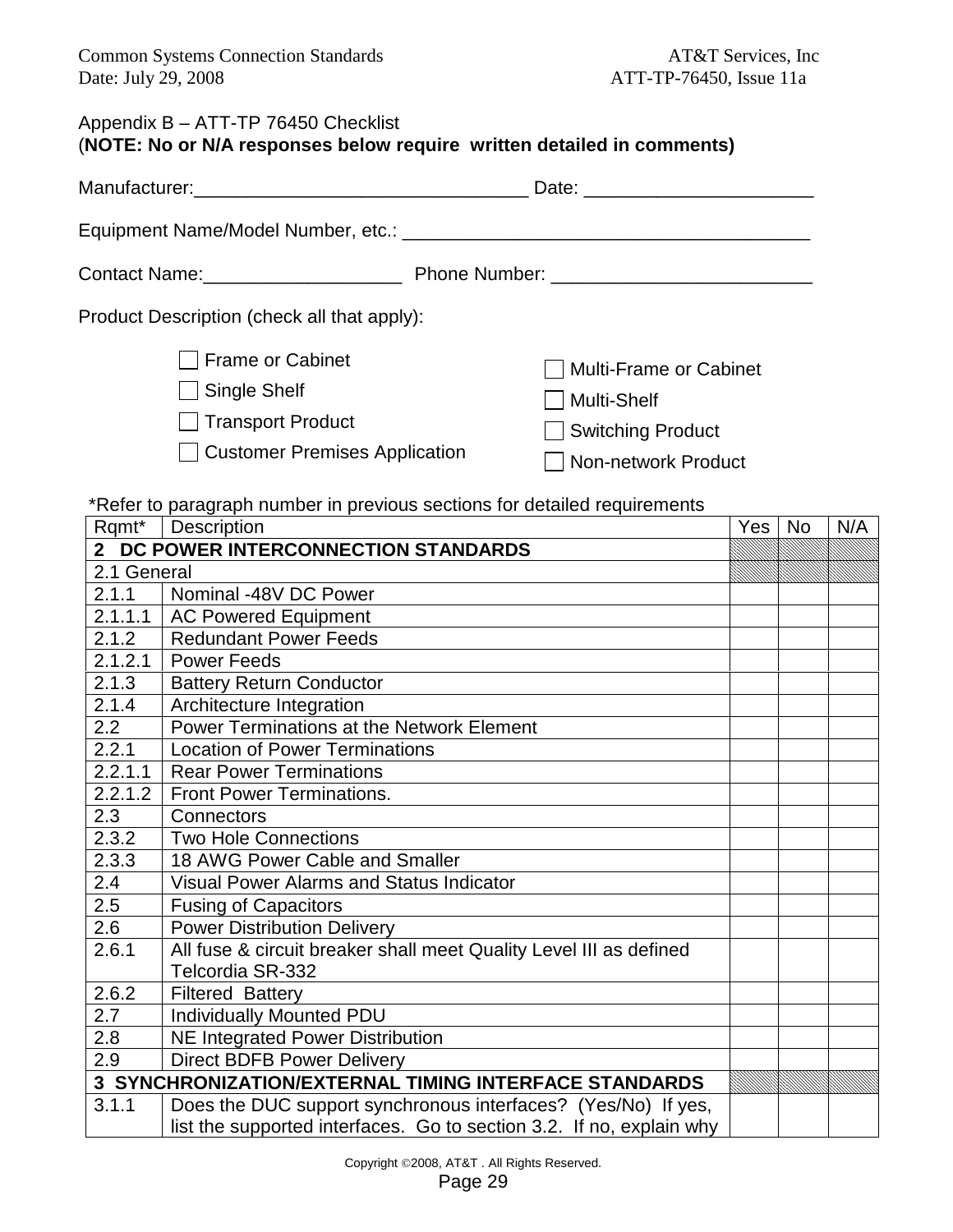|          | the DUC does not support synchronous interfaces (e.g.:             |  |  |
|----------|--------------------------------------------------------------------|--|--|
|          | asynchronous only applications such as metro Ethernet,             |  |  |
|          | asynchronous IP transport, etc.), and STOP, do not proceed.        |  |  |
| 3.2.1    | Does the DUC have an external timing input interface or            |  |  |
|          | interfaces? (Yes/No)                                               |  |  |
| 3.2.2    | Does the DUC have a client that supports layer 2 timing such as    |  |  |
|          | IEEE-1588v2 based Precision Time Protocol? (Yes/No) If yes,        |  |  |
|          | specify the timing method and client supported.                    |  |  |
| 3.2.3    | Does the DUC support use of Synchronous Ethernet as a timing       |  |  |
|          | input reference source? (Yes/No)                                   |  |  |
| 3.2.4    | If 3.2.3=Y, does the DUC support a timing output that derives a    |  |  |
|          | synchronization reference from the incoming physical layer? In     |  |  |
|          | other words does it support Synchronous Ethernet as a timing       |  |  |
|          | input, and also derive a timing output? (Yes/No/Not Applicable) If |  |  |
|          | yes, please describe the timing output interface (e.g.: wire wrap  |  |  |
|          | pins, RJ45, DB9, etc.) Note - This issue is important if the DUC   |  |  |
|          | will be considered for application as interoffice synchronization  |  |  |
|          | reference distribution.                                            |  |  |
| 3.2.5    | Does the DUC support use of loop or line timing to synchronize     |  |  |
|          | outgoing interfaces to and incoming reference? (Yes/No) If yes,    |  |  |
|          | please describe this feature in the notes.                         |  |  |
| 3.2.6    | Does the DUC support internal timing of synchronous interfaces,    |  |  |
|          | using a local oscillator. If yes, please complete section 3.4.     |  |  |
| 3.3.1    | Are all three requirements listed in section 3.3 met? (Yes/No) If  |  |  |
|          | no, please explain the non-conforming features of the DUC. (e.g.:  |  |  |
|          | the timing input interface is a DB9 connector, or is a RJ45        |  |  |
|          | connector on the face of a removable module.)                      |  |  |
| 3.3.2    | If 3.3.1=No, please describe the method proposed for mitigating    |  |  |
|          | the non-compliant interface. (e.g.: Use a DB9 to wire wrap         |  |  |
|          | adapter, provide a wire wrap to RJ45 appliqué panel.)              |  |  |
| 3.4.1    | Does the local oscillator(s) in the DUC meet a minimum accuracy    |  |  |
|          | of +/- 4.6 ppm versus Stratum 1? (Yes/No) If yes, please list the  |  |  |
|          | applicable standard (ANSI, ATIS, ITU-T, ETSI) the DUC              |  |  |
|          | oscillators were designed to meet. If no, describe the accuracy    |  |  |
|          | and stability of the local oscillator.                             |  |  |
| 3.4.2    | Have the synchronous interfaces been tested and found to be in     |  |  |
|          | compliance with applicable standards (e.g.: ANSI T1.101, T1.105,   |  |  |
|          | T1.403 and their ATIS successors)? If yes, please list the         |  |  |
|          | applicable performance standard.                                   |  |  |
| 4 ALARMS |                                                                    |  |  |
| 4.1      | Equipment surveillance is performed at two levels, remote          |  |  |
|          | surveillance and local surveillance                                |  |  |
| 4.2      | <b>Local and Telemetry Alarms</b>                                  |  |  |
| 4.3      | Separation of Local Alarms                                         |  |  |
| 4.4      | Audible Alarm Cut-off (ACO)                                        |  |  |
| 4.5      | <b>Telemetry Alarm Protocols</b>                                   |  |  |
| 4.6      | Alarm Interconnection                                              |  |  |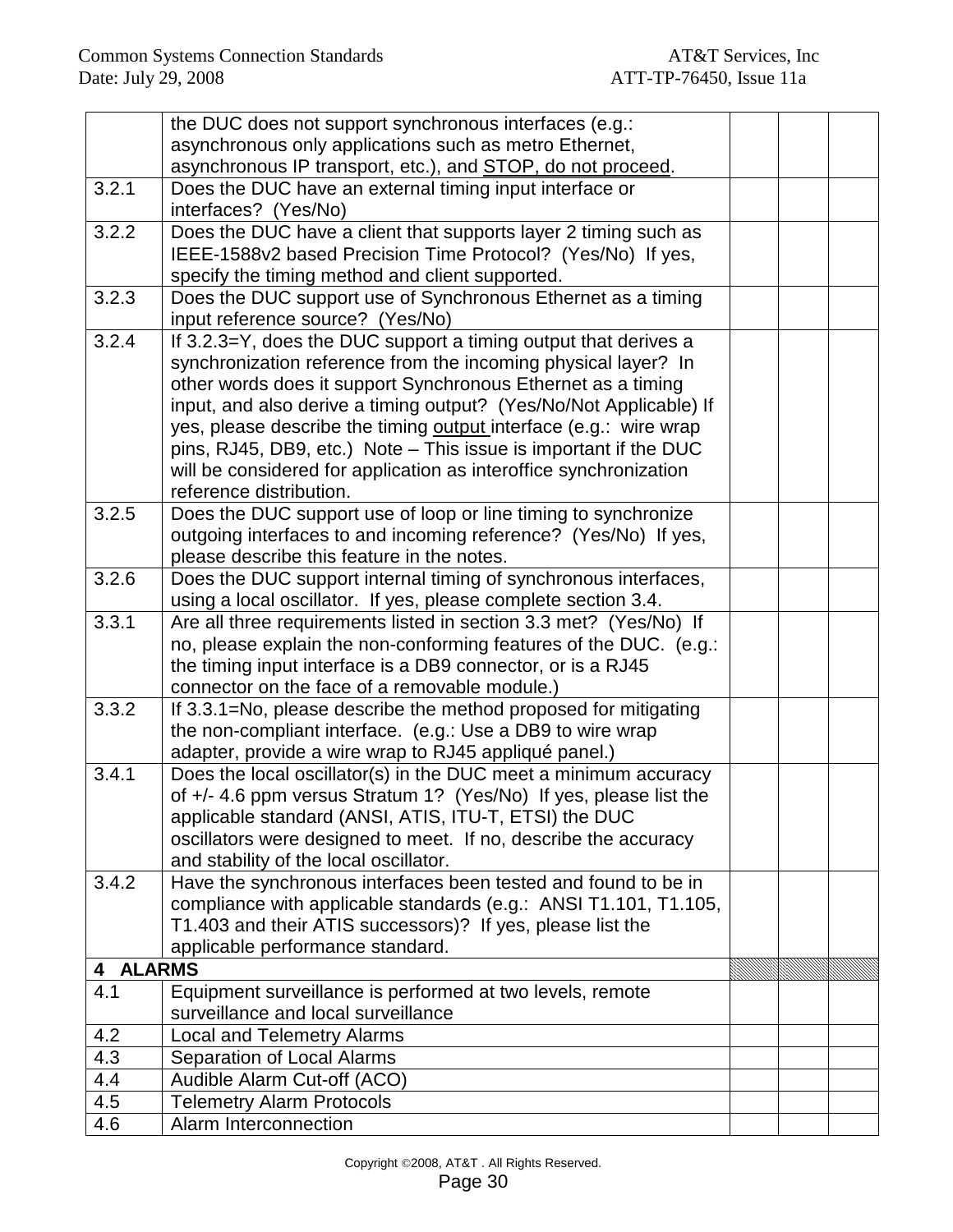| 4.7     | <b>Discrete Alarm Rating</b>                                    |  |  |
|---------|-----------------------------------------------------------------|--|--|
| 4.8     | Open Discrete Alarm Outputs                                     |  |  |
| 4.9     | <b>Discrete Alarm Paired Leads</b>                              |  |  |
| 4.10    | <b>Discrete Alarm Dry Contacts</b>                              |  |  |
| 4.11    | Housekeeping/Overhead Alarm Inputs                              |  |  |
| 5 FIBER |                                                                 |  |  |
| 5.1     | <b>Fiber Optic Cable</b>                                        |  |  |
| 5.2     | <b>Optical Cable/ Jumpers &amp; Connectors</b>                  |  |  |
| 5.3     | <b>Fiber Attenuators</b>                                        |  |  |
| 5.4     | <b>Fiber Connector Boots</b>                                    |  |  |
| 5.5     | <b>Fiber Minimum Bend Radius</b>                                |  |  |
| 5.6     | Maximum Fiber Connector Length                                  |  |  |
| 5.7     | Minimum Distance Between Connector Housing & 90 degree          |  |  |
|         | bend                                                            |  |  |
| 5.8     | Space Between Door /Panel and Fiber Connector                   |  |  |
| 5.9     | <b>Standard Fiber Connector</b>                                 |  |  |
| 5.10    | <b>Alternative FTTP Fiber Connector</b>                         |  |  |
| 5.11    | <b>FiberOptic Cable Mode</b>                                    |  |  |
| 5.12    | <b>Fiber Transmission Material</b>                              |  |  |
| 5.13    | <b>Maximum Optical Power Levels</b>                             |  |  |
| 5.14    | Passive Network Element WDM Modules Placed in FDF               |  |  |
| 5.15    | FiberFrames/Bays & Panels for all Network Elements              |  |  |
| 5.16    | <b>Fiber Raceway</b>                                            |  |  |
|         |                                                                 |  |  |
|         | <b>6 COPPER CABLE</b>                                           |  |  |
| 6.1     | DS3/STS-1 Connector & Cabling BNC Connector                     |  |  |
| 6.2     | Alternative DSC/STS-1 Connector                                 |  |  |
| 6.3     | <b>Coaxial Stripping Tools and Crimping Tools</b>               |  |  |
| 6.4     | <b>DS1 Cross-Connect Wire</b>                                   |  |  |
| 6.5     | <b>DSL Cross-Connect Wire</b>                                   |  |  |
| 6.6     | <b>Electrical Ethernet Cabling</b>                              |  |  |
| 6.7     | Electrical Jumper (Cross-Connect) - Standards                   |  |  |
| 6.8     | Data Patch Panels -                                             |  |  |
| 6.9     | <b>Media Converter</b>                                          |  |  |
| 6.10    | Central Office Copper Wire and Cable Flammability Ratings       |  |  |
| 6.11    | Central Office Copper Wire and Cable                            |  |  |
| 6.12    | <b>Central Office Copper Coaxial Cable</b>                      |  |  |
| 6.13    | Central Office Copper "Bits" Synchronous Timing Cables          |  |  |
| 6.14    | Central Office Copper Wire and Cable Minimum Inside Bend Radius |  |  |
| 6.15    | Central Office Copper Coaxial Cable Minimum Inside Bend Radius  |  |  |
| 6.16    | <b>Copper Cable Terminations</b>                                |  |  |
| 6.17    | Cable Trays                                                     |  |  |
| 6.18    | Tie Bar                                                         |  |  |
| 6.19    | Use of "Y" Cable                                                |  |  |
| 6.20    | <b>Unusual Cable Types</b>                                      |  |  |
| 6.21    | Protection of Cable and Jumpers                                 |  |  |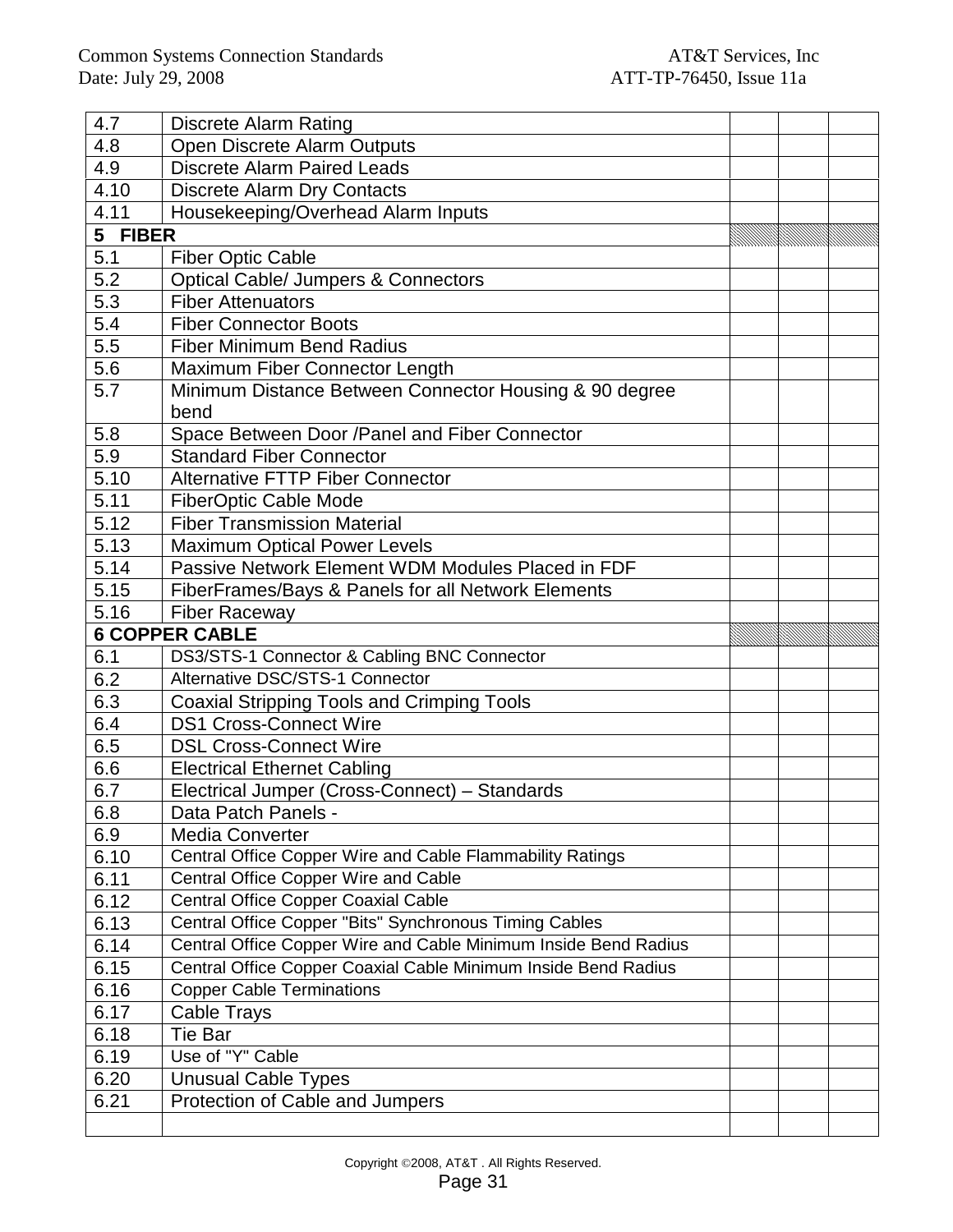|        | <b>7 VENDOR DOCUMENTATION</b>                                           |  |  |
|--------|-------------------------------------------------------------------------|--|--|
| 7.1    | <b>Softcopy Documentation</b>                                           |  |  |
| 7.2    | <b>Hardcopy Documentation on Request</b>                                |  |  |
| 7.3    | <b>Craft Interface Instructions</b>                                     |  |  |
| 7.4    | Installation Guide: installation, provisioning, and testing of the      |  |  |
|        | network element                                                         |  |  |
| 7.5    | Installation Guide: Creation, provisioning, and testing of a multi-node |  |  |
|        | ring or system                                                          |  |  |
| 7.6    | Alarm/Trouble Shooting Guide                                            |  |  |
| 7.7    | Personnel Injury and Equipment Damage Warnings                          |  |  |
| 7.8    | <b>Reference Guide</b>                                                  |  |  |
| 7.9    | Consistent terminology throughout Documentation                         |  |  |
| 7.10   | Consistent terminology between Documentation & Platform                 |  |  |
| 7.11   | <b>Revisions Numbering</b>                                              |  |  |
| 7.12   | <b>Revision History</b>                                                 |  |  |
| 7.13.  | Documentation Submitted for Review                                      |  |  |
| 7.13.1 | <b>Excerpts from Documentation</b>                                      |  |  |
| 7.13.2 | <b>List of Documentation</b>                                            |  |  |
|        | 8 OTHER INTERCONNECTION REQUIREMENTS                                    |  |  |
| 8.1    | <b>Equipment Lighting</b>                                               |  |  |
| 8.2    | <b>Test (Streaker) Card Standards</b>                                   |  |  |
|        |                                                                         |  |  |

# **"NO","Part" & "N/A" Footnotes: (Required)**

| Rqmt# | <b>Comment</b> |
|-------|----------------|
|       |                |
|       |                |
|       |                |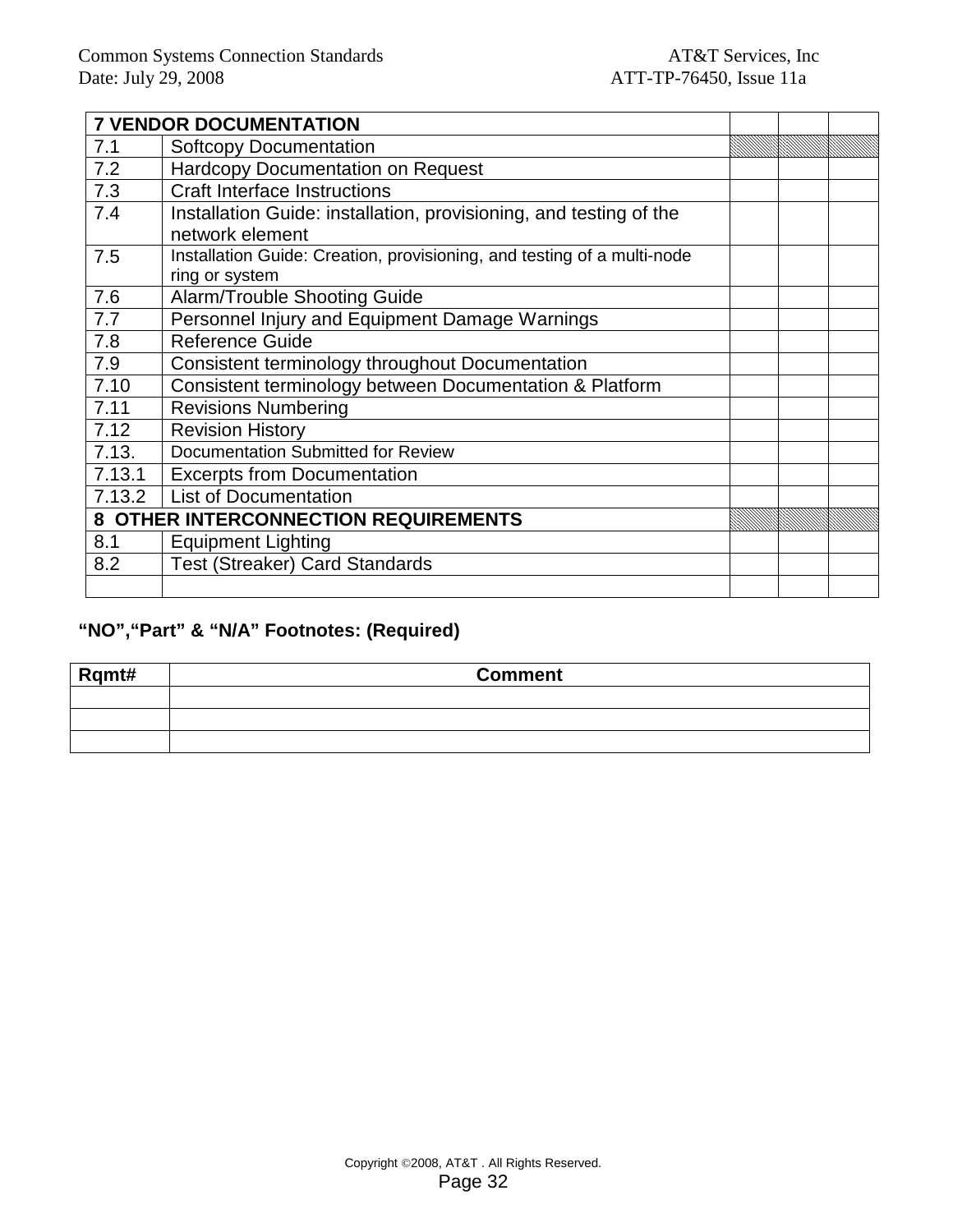# **10 APPENDIX C - References**

ATT TP documents may be obtained on the **AT&T Technical Publication and Nebs Web site.**

Telcordia documents may be obtained directly from Telcordia Technologies Inc.

| <b>Document Number</b> | <b>Document Description</b>                                            |         |
|------------------------|------------------------------------------------------------------------|---------|
| ATT-TP-76200           | Network Equipment - Building Systems                                   | Current |
| ATT-TP-76300           | Installation Guide within the Central Office                           | Current |
| ATT-TP-76305           | Cable Installation & Removal                                           | Current |
| ATT-TP-76305-001       | <b>SNFA Cable Installation &amp; Removal</b>                           | Current |
| ATT-TP-76305-002       | 48V DC Power Single Line Diagrams                                      | Current |
| ATT-TP-76306           | Firestopping (non-workmanship & processes)                             | Current |
| ATT-TP-76400           | Detail Engineer Requirements for the C.O.                              | Current |
| ATT-TP-76401           | Space Planning                                                         | Current |
| ATT-TP-76401-001       | <b>Floor Loading Considerations</b>                                    | Current |
| ATT-TP-76406           | <b>Distributing Frames</b>                                             | Pending |
| ATT-TP-76407           | <b>Equipment Framework</b>                                             | Current |
| ATT-TP-76408           | <b>Equipment Superstructure</b>                                        | Current |
| ATT-TP-76410           | <b>Raised Floors</b>                                                   | Current |
| ATT-TP-76412           | Telco Electrical and Optical Ethernet Standards                        | Current |
| ATT-TP-76413           | Connecting Block Standards (89-MDF type)                               | Current |
| ATT-TP-76414           | Connecting Block Standards (COSMIC 78-112                              | Pending |
|                        | type)                                                                  |         |
| ATT-TP-76415           | <b>Connecting Block Standards for Protectors</b>                       | Pending |
| ATT-TP-76416           | <b>Bonding &amp; Grounding</b>                                         | Current |
| ATT-TP-76419           | <b>High-Twist Distributing Frame Wire Standards</b>                    | Current |
| ATT-TP-76430           | <b>Synchronization Standards</b>                                       | Current |
| ATT-TP-76450           | <b>Common Systems Standards</b>                                        | Current |
| ATT-TP-76460           | Fiber optic Protection in the Central Office                           | Pending |
| ATT-TP-76461           | <b>Fiber optic Connector Cleaning</b>                                  | Current |
| <b>GR-137-CORE</b>     | Telcordia-Generic Requirements for Central Office                      | Current |
|                        | Cable                                                                  |         |
| <b>GR-518-CORE</b>     | Telcordia - Generic Switch Synchronization                             | Current |
| <b>GR-253-CORE</b>     | Telcordia - SONET Synchronization for the<br>Network                   | Current |
| <b>GR-436-CORE</b>     | Telcordia - Digital Synchronization Plan                               | Current |
| GR-454-CORE            | Telcordia -Supplier-Provided Documentation                             | Current |
| GR-1209-CORE           | Telcordia - Fiber optic Branching Components                           | Current |
| GR-449-CORE            | Telcordia - Fiber Distributing Frames                                  | Current |
| FR-439                 | Telcordia - Operations Technology Generic                              | Current |
| TR-EOP-000001          | Requirements (OTGR)<br>Telcordia - Lightning, Radio Frequency, and 60- | Current |
|                        | Hz Disturbances at the BOC Network Interface                           |         |
| <b>GR-833-CORE</b>     | Telcordia - NE and Transport Surveillance                              | Current |
|                        | Messages                                                               |         |
| TR-NWT-000930          | Telcordia - Hybrid Microcircuits Used in                               | Current |
|                        | <b>Telecommunications Equipment</b>                                    |         |
| GR-2419-CORE           | Telcordia - Human Factors Requirements for                             | Current |
|                        | <b>Equipment to Improve Network Integrity</b>                          |         |